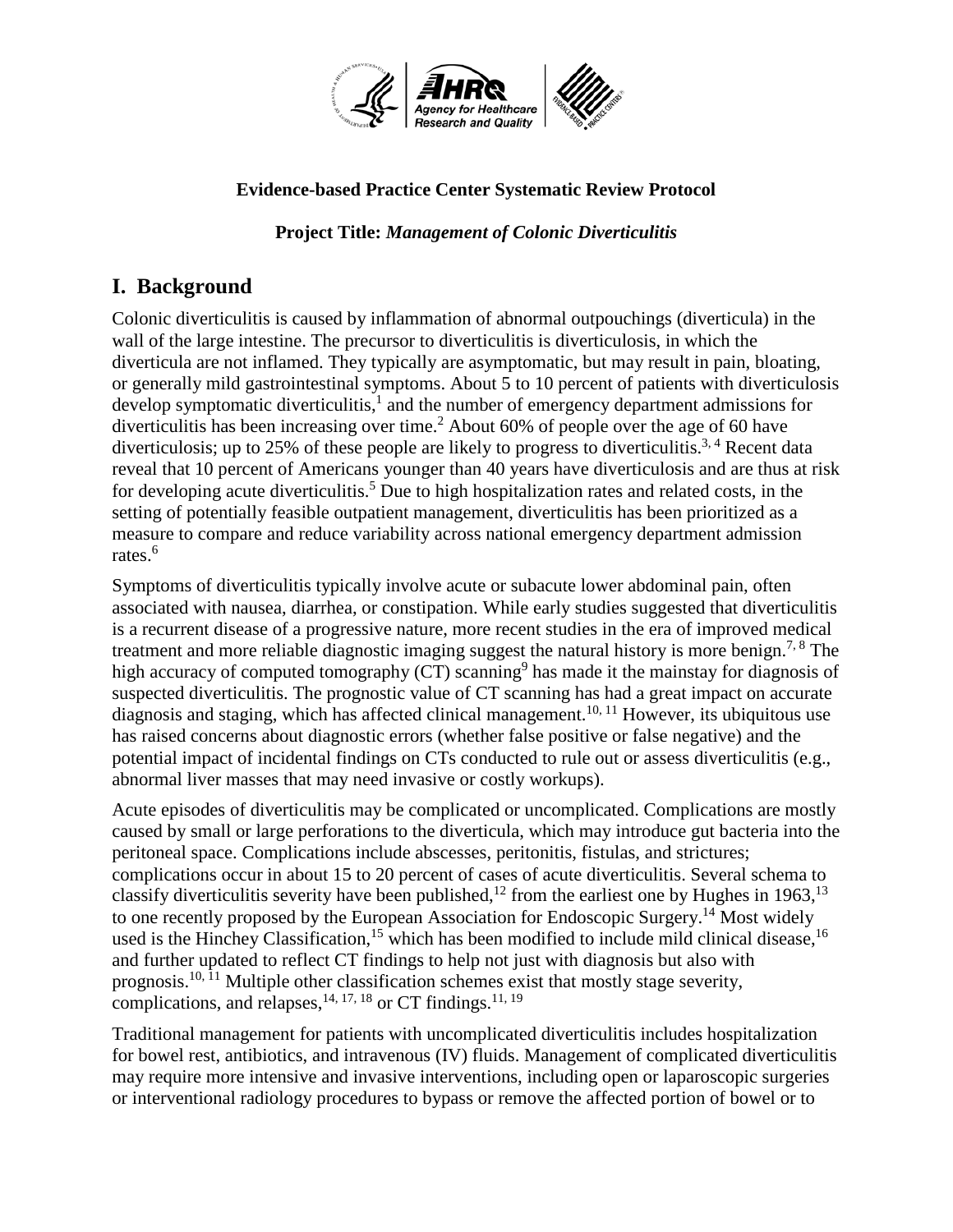drain or cleanse the peritoneal space. In recent years, several controversies have emerged with regards to the optimal management of acute diverticulitis.<sup>20</sup> Recent narrative reviews highlighted where current common practices in the management of acute diverticulitis, including medical, surgical, and interventional radiological, may not be supported by the evidence for all patients, including universal hospitalization, use of IV antibiotics, and colectomy and other aggressive surgical procedures for complicated episodes.<sup>20, 21</sup> For example, a recent randomized controlled trial suggested there was no difference in treatment failure between admission and outpatient management with considerable cost savings in the latter group.<sup>22</sup> The duration of antibiotic treatment<sup>23</sup> and the need for antibiotics<sup>24,  $\frac{25}{3}$ </sup> have been questioned. A recent systematic review of current strategies for uncomplicated diverticulitis revealed unproven differences in outcomes between observational management and antibiotic therapy and between oral and IV antibiotics.<sup>26</sup>

Due to unfavorable mortality and complication rates for emergent surgery for acute complicated diverticulitis, physicians have opted to delay definitive surgical management by employing antibiotics and interventional radiology procedures, such as percutaneous drainage of abscess in appropriate patients; but the supporting evidence for this approach is unclear.

Patients with a diverticulitis complicated by an abscess have traditionally been offered an interval (non-emergency, elective) colectomy after treatment with antibiotics and possible percutaneous drainage. The rationale for subsequent surgery was to prevent future complications, but recent studies have found that nonsurgical, continued medical treatment of diverticulitis is safe, with low rates of subsequent surgery.<sup>27</sup> More current literature has increasingly revealed that diverticulitis is not a progressive disease as once thought, and that increasing number of episodes do not lead to more complications or the need for urgent operative management. Indeed, studies have found that the greatest risk of free perforation and peritonitis is during the first episode of the disease.<sup>28</sup> Moreover, the risk of recurrence is likely much lower than previously thought.<sup>29</sup> Accordingly, rates of interval colectomy have been declining since the early 2000s in some areas of North America.<sup>30</sup> with a corresponding increase in interventional radiology approaches, such as percutaneous abscess drainage via ultrasonography or CT imageguided catheter placements. Initially reserved for the sickest, highest-risk surgical patients, drainage and antibiotic treatment is now used as definitive treatment to avoid surgery and allow shorter hospital stay and faster recovery.<sup>31, 32</sup>

The natural course of diverticulitis was once thought to be more aggressive in younger patients ( $\leq$ 50 years) than it is currently believed to be<sup>33, 34</sup>; thus it is currently less common to electively operate on younger patients with a history of diverticulitis. In contrast, a lower threshold for both elective and emergency surgical intervention continues to be recommended for immunocompromised patients, such as people with organ transplants, receiving chemotherapy, or with chronic kidney disease.35, 36

Strategies to reduce (or eliminate) diverticulitis recurrence have evolved. Despite very low quality of evidence,  $37, 38$  guidelines recommend high-fiber diets, but no longer recommend avoiding seeds, nuts, and popcorn. Various pharmacologic treatments are used in clinical practice, although uncertainty remains. For example, the 2015 American Gastroenterological Association guideline recommended against using mesalamine (5-aminosalicylic acid or 5- ASA), an anti-inflammatory agent that is effective for ulcerative colitis;<sup>38</sup> but a more recent systematic review concluded that mesalamine may reduce recurrences in symptomatic uncomplicated diverticular disease.<sup>39</sup>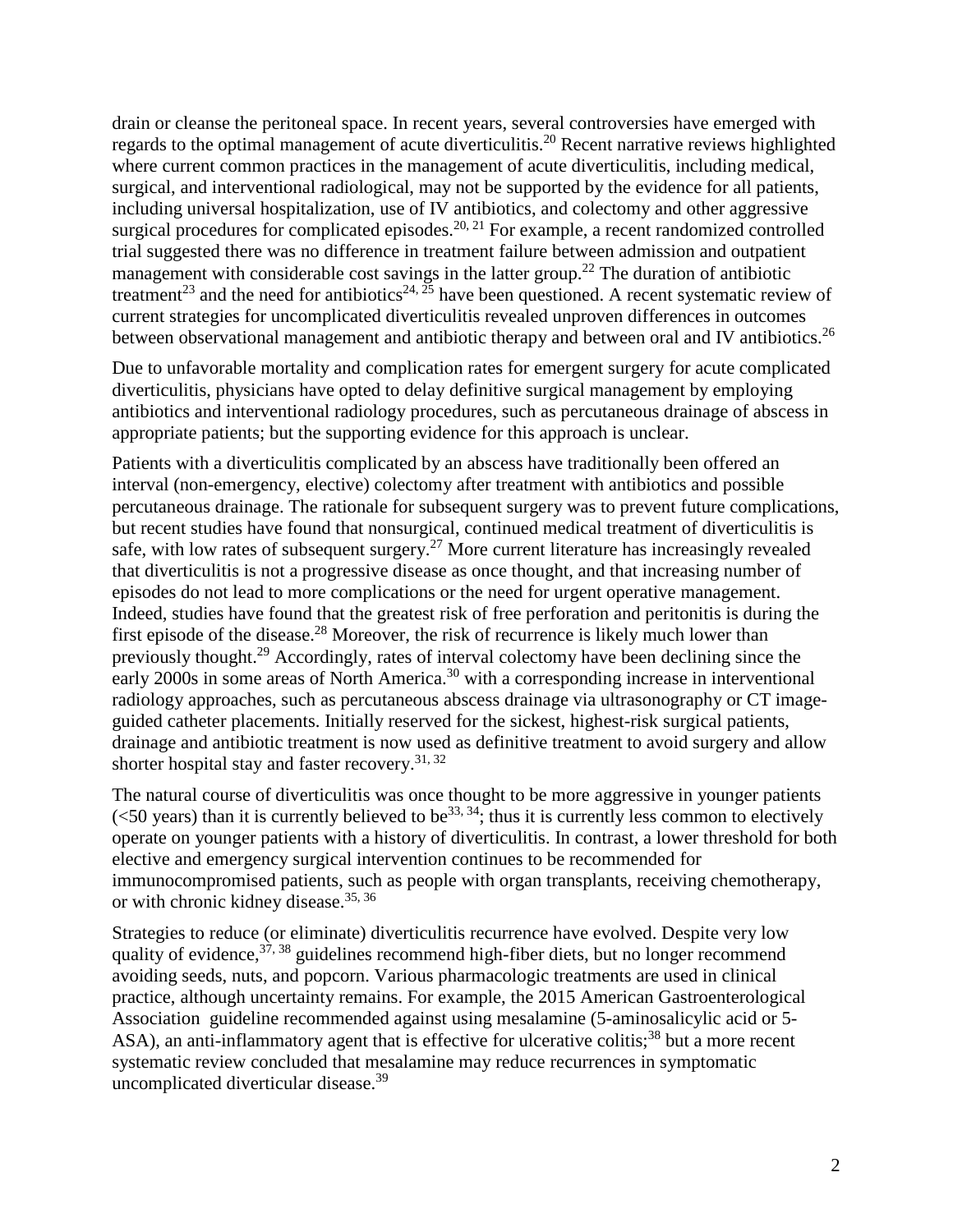There remain unanswered questions regarding the potential adverse consequences of CT imaging (related to false positive tests that may lead to further invasive testing and surgery) to diagnose uncomplicated and complicated diverticulitis. The evidence regarding this potential harm has not been summarized to date.

Another area of controversy includes the appropriateness of performing colonoscopy following a resolved episode of diverticulitis to detect occult colonic malignancy.40 CT features of acute  $\mu$  diverticulitis may mimic colon cancer;<sup>41</sup> thus professional societies have recommended followup colonoscopy to exclude colon cancer after an episode of acute diverticulitis.<sup>42</sup> However, the prevalence of colorectal cancer in this setting has been found to be low for patients with uncomplicated diverticulitis, $43$  leading some authors to question the need for routine colon evaluation for these patients. The value of CT (or virtual) colonography, noninvasive imaging of the interior lumen of the colon, for colon evaluation in this setting requires more study. Although it may be associated with less pain and more patient tolerance, its diagnostic accuracy is uncertain.<sup>44</sup>

#### **Purpose of the Review**

The American College of Physicians (ACP) nominated the topic of management of acute diverticulitis to the Agency for Healthcare Research and Quality for systematic review. 45, 46 The ACP develops guidelines based on the needs of its members and the internal medicine community.47 The scope of the current systematic review was developed to support the ACP in its effort to create a new clinical practice guideline that will address diagnosis and staging of acute diverticulitis, nonsurgical treatment of acute diverticulitis, colorectal cancer screening in people with a history of diverticulitis, and interventions to prevent recurrence of acute diverticulitis.

Specifically, (1) the systematic review will summarize existing systematic reviews on the test accuracy of CT imaging for diagnosis and staging of acute diverticulitis and conduct a *de novo* review of harms related to false positive, false negative, and incidental findings on CT imaging for suspected acute diverticulitis; (2) it will address effectiveness, comparative effectiveness, and harms of hospitalization for acute uncomplicated diverticulitis, antibiotics use for acute complicated or uncomplicated diverticulitis, and interventional radiology techniques for acute complicated diverticulitis; (3) it will review the benefits and harms of colonoscopy in people with a history of diverticulitis; and (4) it will evaluate pharmacologic, nonpharmacologic, and elective surgical interventions to prevent recurrent diverticulitis. Of note, this review will not evaluate the need for, or the choice of, surgery for the patient with acute diverticulitis.

The intended audience includes guideline developers, clinicians and other providers of care for patients with diverticulitis, healthcare policy makers, and patients.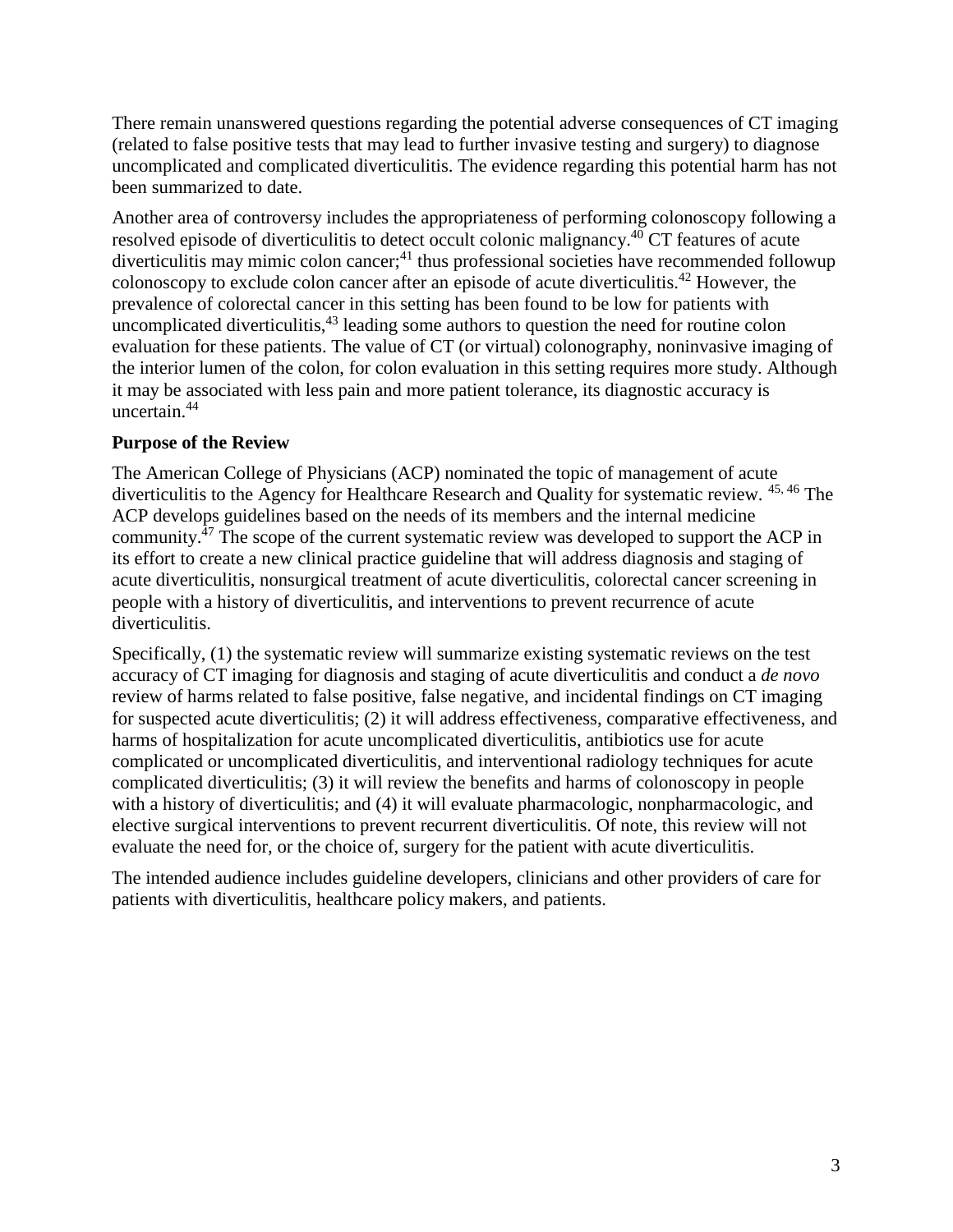# **II. Key Questions**

**KQ 1**: In CT imaging for the diagnosis or staging of acute diverticulitis,

**KQ 1a.** What is the test accuracy of CT imaging for the diagnosis or staging of acute diverticulitis?

**KQ 1b.** What are the effects of CT imaging on clinical outcomes and changes in clinical management?

**KQ 1c.** What are the downstream outcomes related to false positive or false negative CT readings of acute uncomplicated or complicated diverticulitis

**KQ 1d.** For patients presenting with acute abdominal pain, with the possibility of acute diverticulitis, what are the downstream outcomes related to incidental findings (e.g., liver mass)

• Does the accuracy or do the effects vary by patient characteristics, presentation of illness, or other factors?

**KQ 2**: What are the benefits and harms of various treatment options for the treatment of acute diverticulitis?

**KQ 2a.** For patients with acute uncomplicated diverticulitis, what are the effectiveness and harms of hospitalization versus outpatient management of the acute episode?

• Do the effects and harms vary by patient characteristics, presentation or course of illness, or other factors?

**KQ 2b.** For patients with acute uncomplicated or complicated diverticulitis, what are the effects, comparative effects, and harms of antibiotics?

- Do the effects and harms vary between patients with complicated or uncomplicated diverticulitis?
- Do the (comparative) effects and harms vary by route of administration of antibiotics, type of antibiotic, and duration of course of antibiotics?
- Do the (comparative) effects and harms vary by patient characteristics, presentation or course of illness, or other factors?

**KQ 2c.** For patients with acute complicated diverticulitis, what are the effects and harms of interventional radiology procedures compared with conservative management?

• Do the effects and harms vary by patient characteristics, presentation or course of illness, or other factors?

**KQ 3**: What are the benefits and harms of colonoscopy (or other colon imaging test) following an episode of acute diverticulitis?

**KQ 3a.** What is the incidence of malignant and premalignant colon tumors found by colonoscopy, and what is the incidence of colon cancer mortality among patients undergoing screening?

**KQ 3b.** What are the procedure-related and other harms of colonoscopy or CT colonography?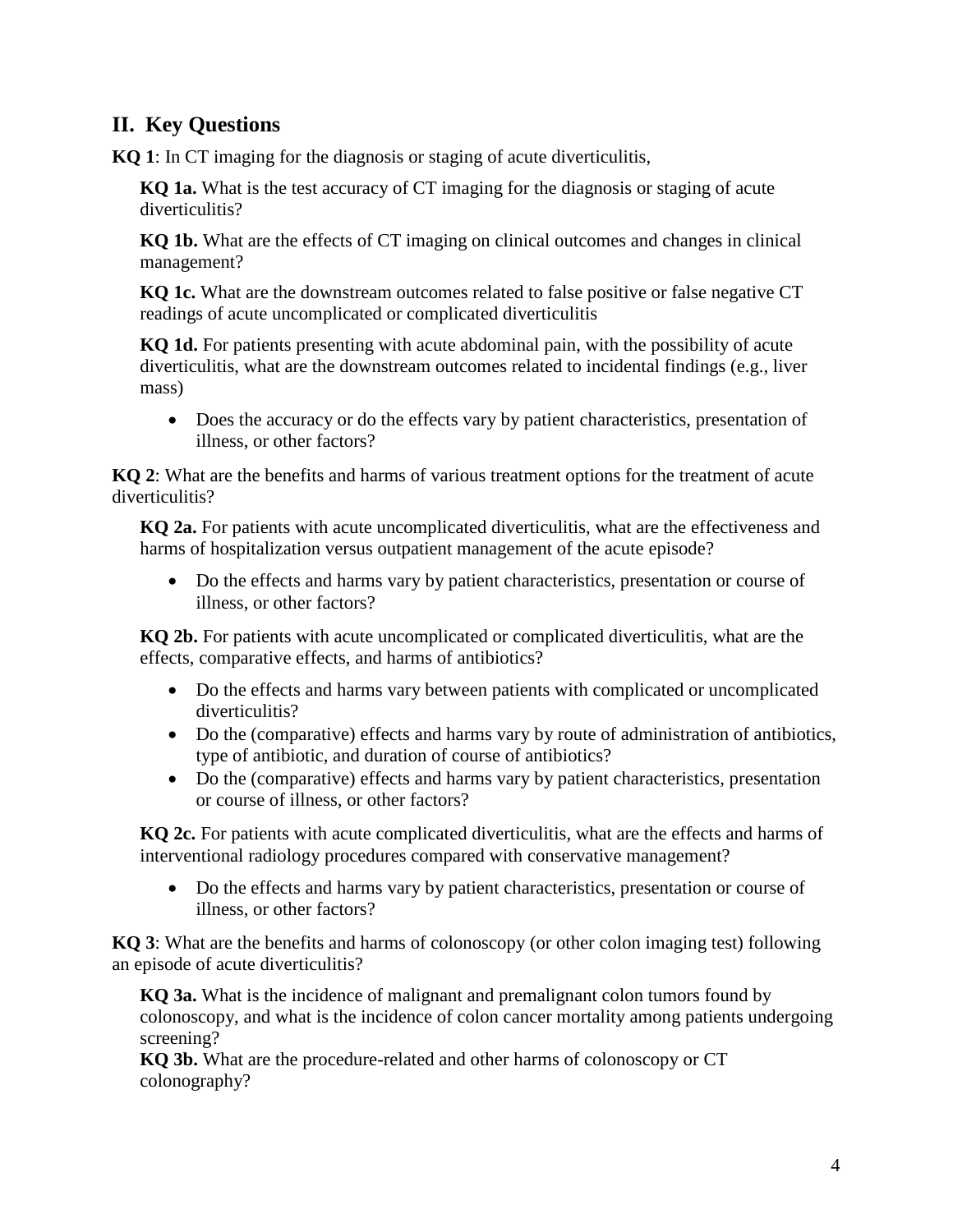**KQ 3c.** What is the frequency of inadequate imaging due to intolerance or technical feasibility?

• Do the benefits and harms vary by patient characteristics, course of illness, or other factors?

**KQ 4**: What are the effects, comparative effects, and harms of pharmacological interventions (e.g., mesalamine), non-pharmacological interventions (e.g., medical nutrition therapy), and elective surgery to prevent recurrent diverticulitis?

• Do the (comparative) effects and harms vary by patient characteristics, course of illness, or other factors?

# **Study Eligibility Criteria for KQ 1 (CT imaging)**

**Population(s):**

- KQ 1 (all): Adults with suspected or known diagnosis of acute colonic diverticulitis
	- o Suspected diagnosis for diagnosis of acute diverticulitis
	- o Known diagnosis for staging of disease
	- o Exclude: Non-colonic diverticulitis (except for KQ 1d)
- KQ 1d: Adults with acute abdominal pain who receive an abdominal CT

# **Intervention:**

- CT (computed tomography) scan
	- o With or without IV (intravenous), oral, or rectal contrast

# **Comparators:**

- No CT scanning (as an explicit comparator)
- MRI (magnetic resonance imaging)
- Ultrasonography
- Other diagnostic interventions
- No comparator (single group studies)

# **Outcomes:**

- KO 1a: Diagnostic accuracy (from existing systematic reviews only)
	- o Acute diverticulitis vs. other condition
	- o Complicated vs. uncomplicated diverticulitis
	- o For staging of severity
- KQ 1b: Clinical outcomes
	- $\circ$  Short-term ( $\leq 1$  month)
		- $\blacksquare$  Time to resolution of acute diverticulitis
		- $\blacksquare$  Length of hospital stay
		- Conversion to complicated diverticulitis
		- Diverticulitis-related morbidities (e.g., abscess formation) and mortality
		- Change in management (treatment decisions)
	- o Medium-  $(>1 \text{ to } < 12 \text{ mo})$  to long-term  $( \geq 1 \text{ year})$ 
		- Recurrent diverticulitis
		- Future episode of complicated diverticulitis
		- Diverticulitis-related morbidities (e.g., strictures) and mortality
- KQ 1c: Harms
	- o Harms of over-treatment (due to false positive findings; e.g., surgery, stress)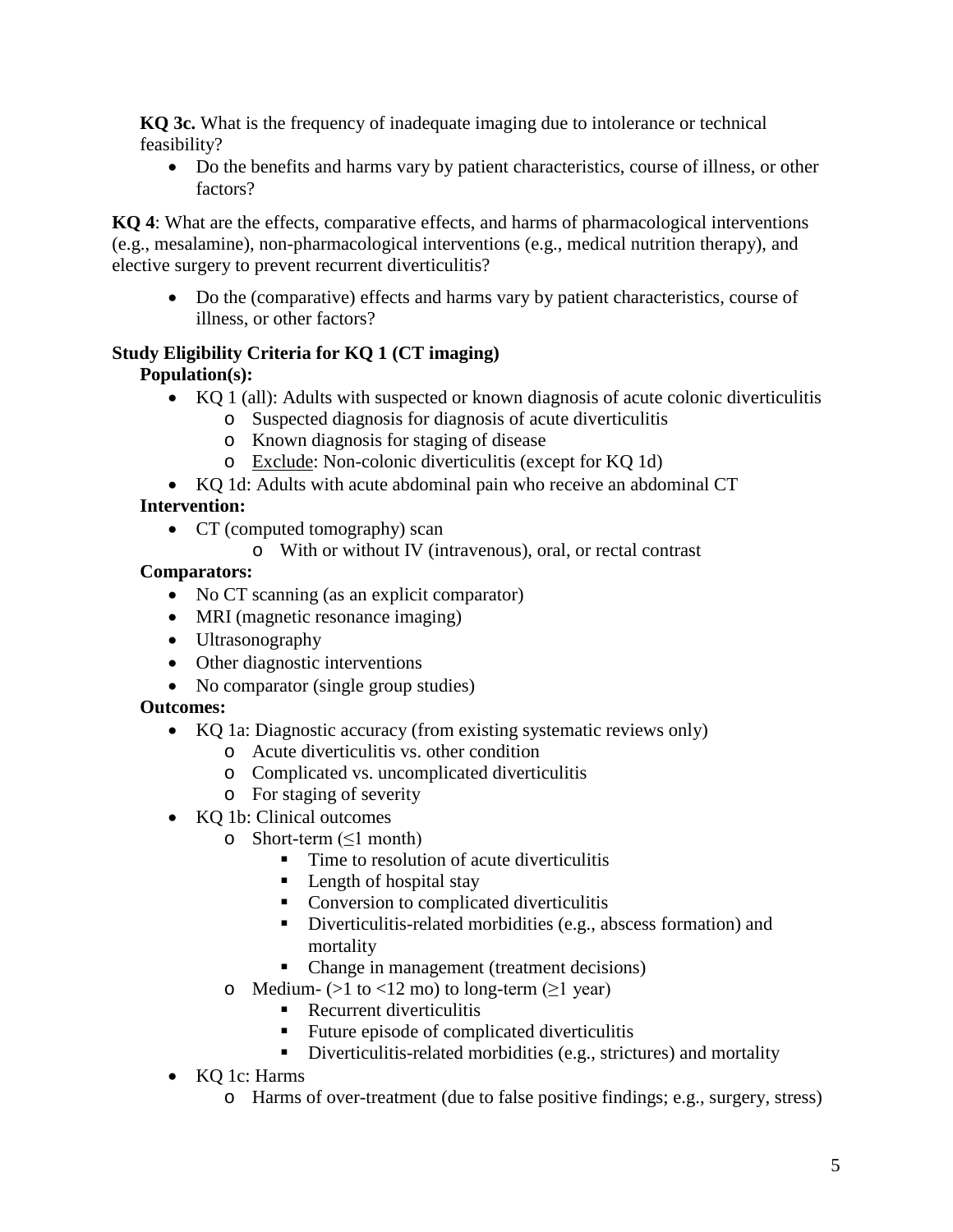- o Harms of under-treatment (due to false negative findings; e.g., peritonitis, unnecessary surgery for other condition)
- KO 1d: Incidental findings
	- o Sequelae related to incidental findings (e.g., unnecessary liver biopsy)

# **Modifiers/Subgroups of interest**

- Patient characteristics (e.g., prior history of diverticulitis, age)
- Presentation of illness (e.g., specific signs or symptoms, such as large volume ascites)
- Other factors (e.g., complicated or uncomplicated diverticulitis, hospital setting)

## **Timing**

• Any

# **Setting**

• Inpatient, emergency department (or equivalent), outpatient

## **Design**

- KQ 1a: For test accuracy:
	- o Existing systematic reviews
- KO 1b, 1c, 1d: For clinical outcomes and harms:
	- o Prospective
	- o Retrospective only if unbiased sampling (inclusion criteria based on preimaging criteria only)
	- o N≥20 receiving CT[\\*](#page-5-0)
	- o Publication since 1990[†](#page-5-1)

## **Study Eligibility Criteria for KQ 2 (Treatment of acute diverticulitis)**

## **Population(s):**

- Adults with acute complicated or uncomplicated diverticulitis, whether first or recurrent episode
	- $\circ$  KQ 2a: Intervention = hospitalization: uncomplicated diverticulitis
	- $\circ$  KQ 2b: Intervention = antibiotics: uncomplicated or complicated diverticulitis
	- $\circ$  KQ 2c: Intervention = interventional radiology: complicated diverticulitis (e.g., abscess)
- Exclude: Complicated diverticulosis, without diverticulitis (e.g., hemorrhagic diverticulosis)
- Exclude: Symptomatic uncomplicated diverticular disease (SUDD)
- Exclude: Meckel's diverticula (unless concurrent acute diverticulitis)
- Exclude: Non-colonic diverticulitis

# **Interventions versus Comparators:**

• Hospitalization versus No hospitalization (for patients not requiring surgery)

<span id="page-5-0"></span>The minimum sample size may be adjusted upward depending on the number of available studies.

<span id="page-5-1"></span><sup>†</sup> Older studies are of little relevance to contemporary practice given changes in diagnostic test modalities (e.g., improvement in CT speed, increased slice count, radiation dose and image quality; use of ultrasonography and barium enemas). CT began to be used commonly for diagnosis and staging around 1990, 30 years ago.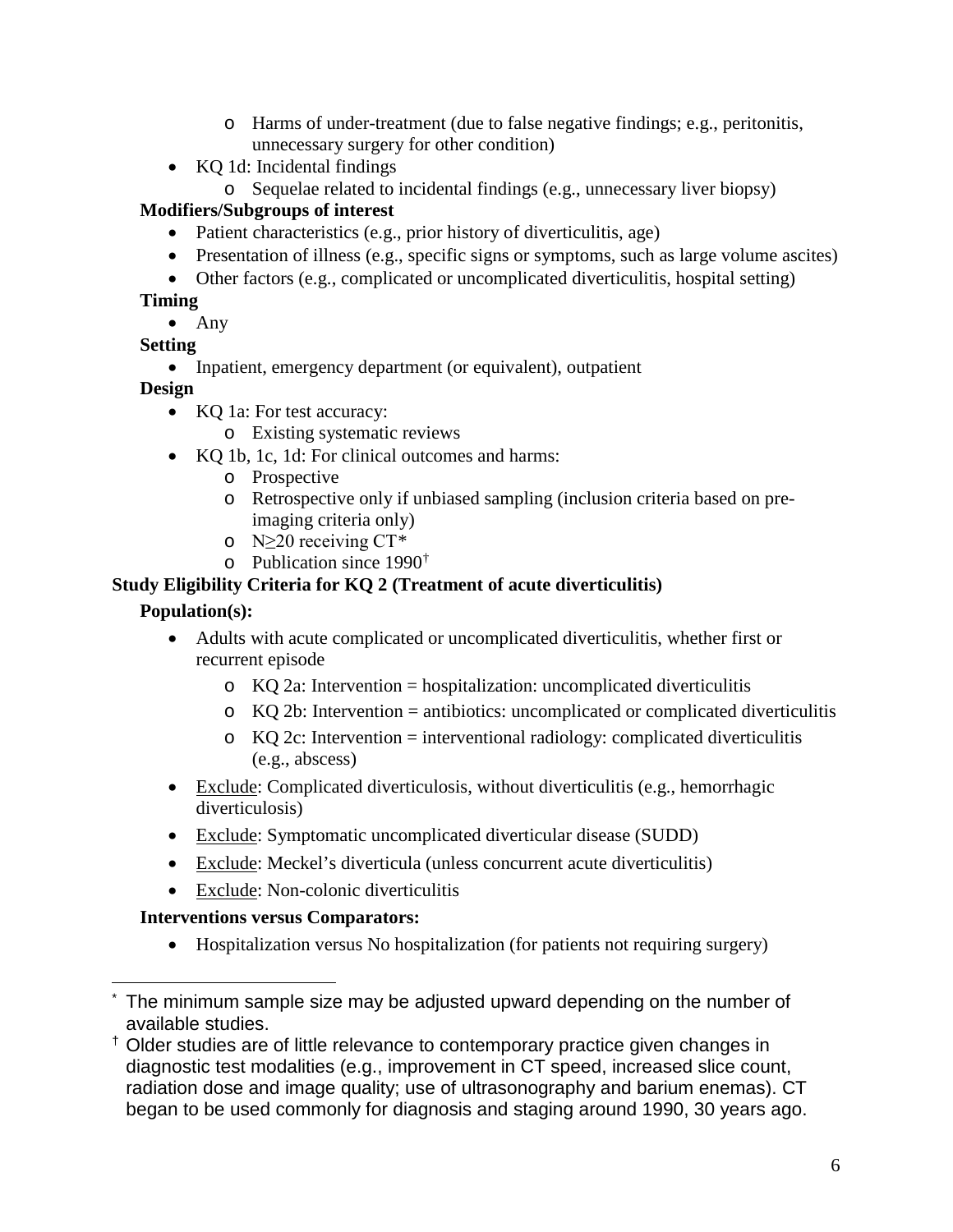- Antibiotics versus No antibiotics or versus Alternative antibiotic regimen (for any patient)
	- o Any class, route, treatment duration, or initiation time, and comparisons among these
	- o Use of any antibiotics (e.g., at clinician's discretion) or specific antibiotics
- Interventional radiology procedure versus No procedure (conservative management; for patients with complicated diverticulitis for whom no procedure is an option)
	- o Any interventional radiology procedure appropriate for the severity and type of complication
	- o Exclude: Comparison of intervention radiology procedures or techniques

## **Outcomes:**

- Short-term  $(\leq 30 \text{ days})$ 
	- o Resolution of diverticulitis
	- o Return to normal bowel function
	- o Length of hospital (or intensive care unit) stay
- Short- and medium-term  $\left(\langle 1 \rangle \right)$ 
	- o Interventional radiology procedure for diverticulitis (avoidance) (exclude for comparisons of interventional radiology procedure with conservative management)
- Any duration (short-, medium-, or long-term)
	- o Conversion to complicated diverticulitis
	- o Surgery for diverticulitis (avoidance)
		- Including colostomy (avoidance)
	- o Rehospitalization for diverticulitis or complications
	- o Quality of life/Functional outcomes
	- o Resource use
	- o Missed work, employment, school outcomes, etc.
	- o Diverticulitis-related morbidities
	- o Mortality, both diverticulitis-related and all-cause
- Medium- to long term  $(>1$  month)
	- o Recurrent diverticulitis
	- o Opioid misuse
- All categorical "effectiveness" outcomes include time to outcome
- Harms, adverse events, side effects of interventions (any time frame)
	- o Hospitalization comparison:
		- Hospital-based infections and other harms
	- o Antibiotics comparisons:
		- Side effects/adverse events attributable to antibiotics
		- Clostridioides difficile (C diff) infection
		- Antibiotic resistance
	- o Interventional radiology comparisons:
		- Adverse events related to procedures, including bleeding and catheter infections
		- Need for second procedures or revisions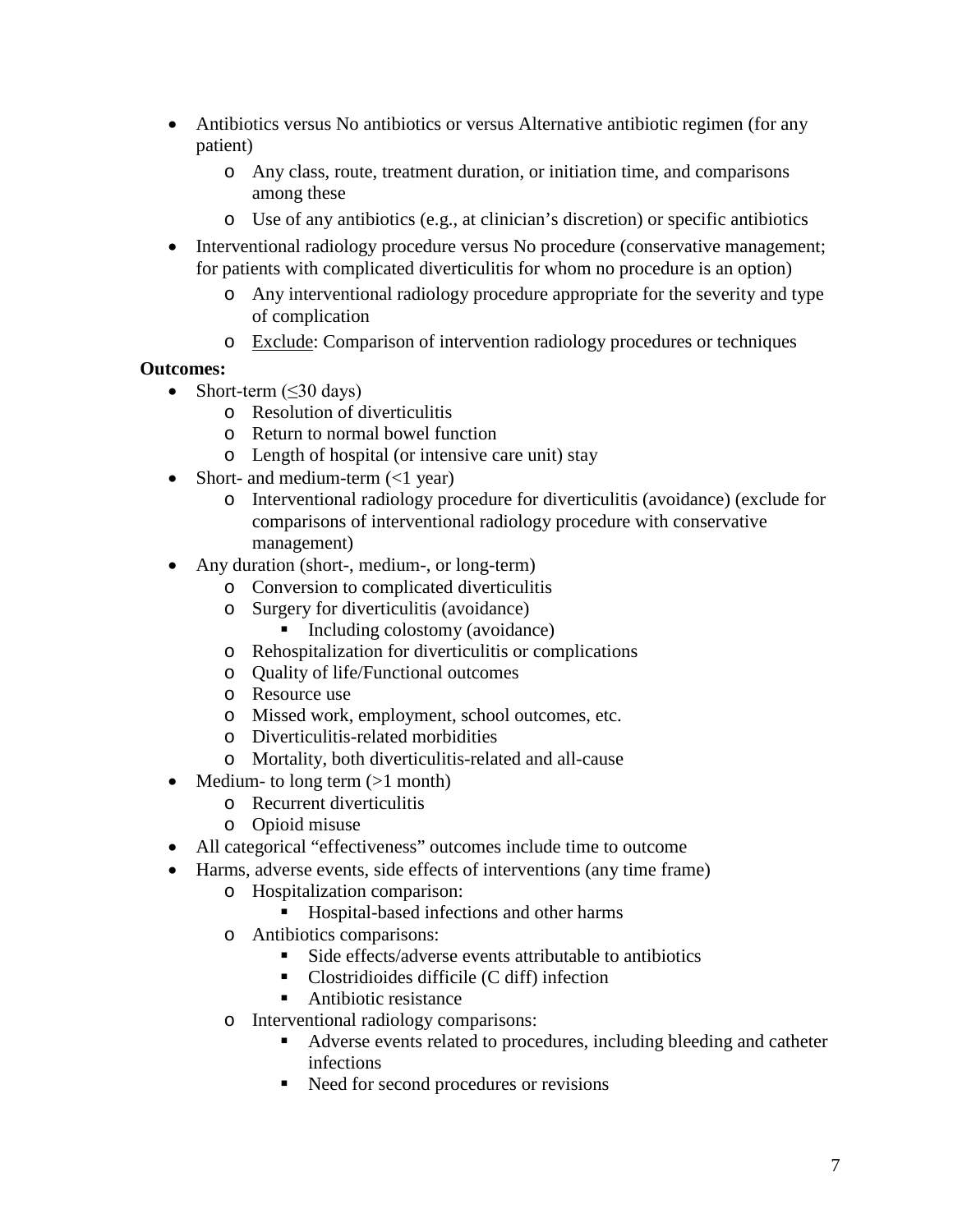#### **Modifiers/Subgroups of interest:**

- Patient characteristics (e.g., prior history of diverticulitis, age)
- Presentation or course of illness (e.g., specific symptoms)
- Other factors (e.g., complicated or uncomplicated diverticulitis, hospital setting)

#### **Timing:**

• Minimum duration of follow-up  $=$  treatment duration (hospitalization, antibiotic use) **Setting:**

• Inpatient, emergency department (or equivalent), outpatient

## **Design:**

- Randomized controlled trials (all subquestions)
	- o  $N>10/arm$
- Nonrandomized comparative studies
	- o Restrict to studies that use modeling or other analytic methods to minimize selection bias (due to inherent differences between people who receive one or the other intervention), or that restrict study eligibility criteria such that comparisons being made are between patients with similar presentations.
	- o N≥30/arm[\\*](#page-7-0)
- Single group studies
	- o Only for adverse events
	- o  $N>100^{\dagger}$
- Longitudinal (Exclude: cross-sectional)
- Prospective or retrospective
- Publication since  $1990^{\ddagger}$
- Exclude: Case reports (and series of case reports)

## **Study Eligibility Criteria for KQ 3 (Colonoscopy)**

## **Population(s)**

- Adults with history of (resolved) acute diverticulitis
- Exclude: Active diverticulitis
- Exclude: History of related condition (only), e.g., complicated diverticulosis, SUDD
- Exclude: Meckel's diverticula (unless concurrent acute diverticulitis)
- Exclude: Non-colonic diverticulitis

## **Interventions:**

- Elective colonoscopy (full colon)
- Elective CT colonography

<span id="page-7-0"></span>The minimum sample size may be adjusted upward depending on the number of available studies.

<span id="page-7-1"></span><sup>†</sup> Restricting to studies with at least 100 participants (who all receive the same intervention) will allow estimates of adverse event rates to be precise to the nearest 1 percent.

<span id="page-7-2"></span><sup>‡</sup> Older studies are of little relevance to contemporary practice given changes in diagnosis and management of acute diverticulitis (e.g., availability of co-interventions; changes in management of chronic diverticular disease; temporal changes in diet, antibiotic use, lifestyle factors, etc.).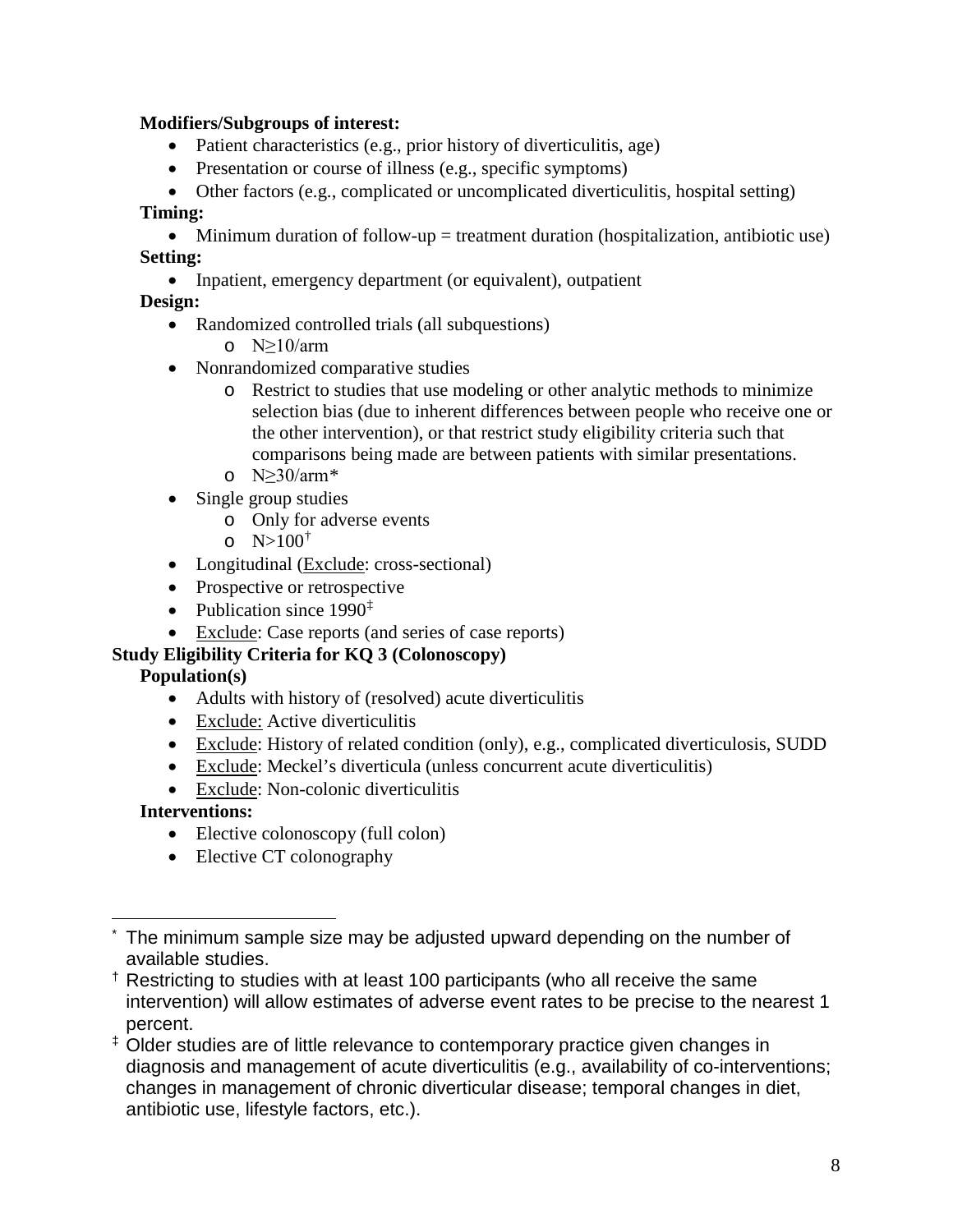#### **Comparators:**

- No colon cancer screening
- Flexible sigmoidoscopy and barium enema
- Limited colonoscopy (e.g., left-sided)
- Virtual colonoscopy
- Stool guaiac testing (etc.)
- Other colon cancer screens (e.g., DNA tests)
- Different intervals, Different initial colonoscopy timing after acute episode
- No comparator

## **Outcomes:**

- Colorectal cancer
- Colonic premalignant lesions (e.g., hyperplastic polyps and adenomas)
- Colorectal cancer mortality
- Tolerance, feasibility, and completion of procedure; technical adequacy
- Harms, adverse events, and side effects of colonoscopy (e.g. perforation, bleeding)

## **Modifiers/Subgroups of interest:**

- Patient characteristics (e.g., age, family history)
- Course of illness (e.g., prior complicated vs. uncomplicated diverticulitis)
- Other factors (e.g., timing since last episode of acute diverticulitis)

#### **Timing:**

• Start of colorectal cancer screening after resolution of acute disease

#### **Setting:**

• Outpatient

#### **Design:**

- Randomized controlled trials
	- o N≥10/arm
- Nonrandomized comparative studies
	- o No restriction based on analytic methods
	- o  $N>10/arm*$  $N>10/arm*$
- Single group studies
	- o N≥20 (receiving colonoscopy or CT colonography)\*
- Case-control studies
- Longitudinal (Exclude: cross-sectional)
- Prospective or retrospective
- Publication since  $1990^{\dagger}$
- Exclude: Case reports (and series of case reports)

<span id="page-8-0"></span>The minimum sample size may be adjusted upward depending on the number of available studies.

<span id="page-8-1"></span><sup>†</sup> Older studies are of little relevance to contemporary practice given changes in diagnosis and management of acute diverticulitis (e.g., availability of co-interventions; changes in management of chronic diverticular disease; temporal changes in diet, antibiotic use, lifestyle factors, etc.).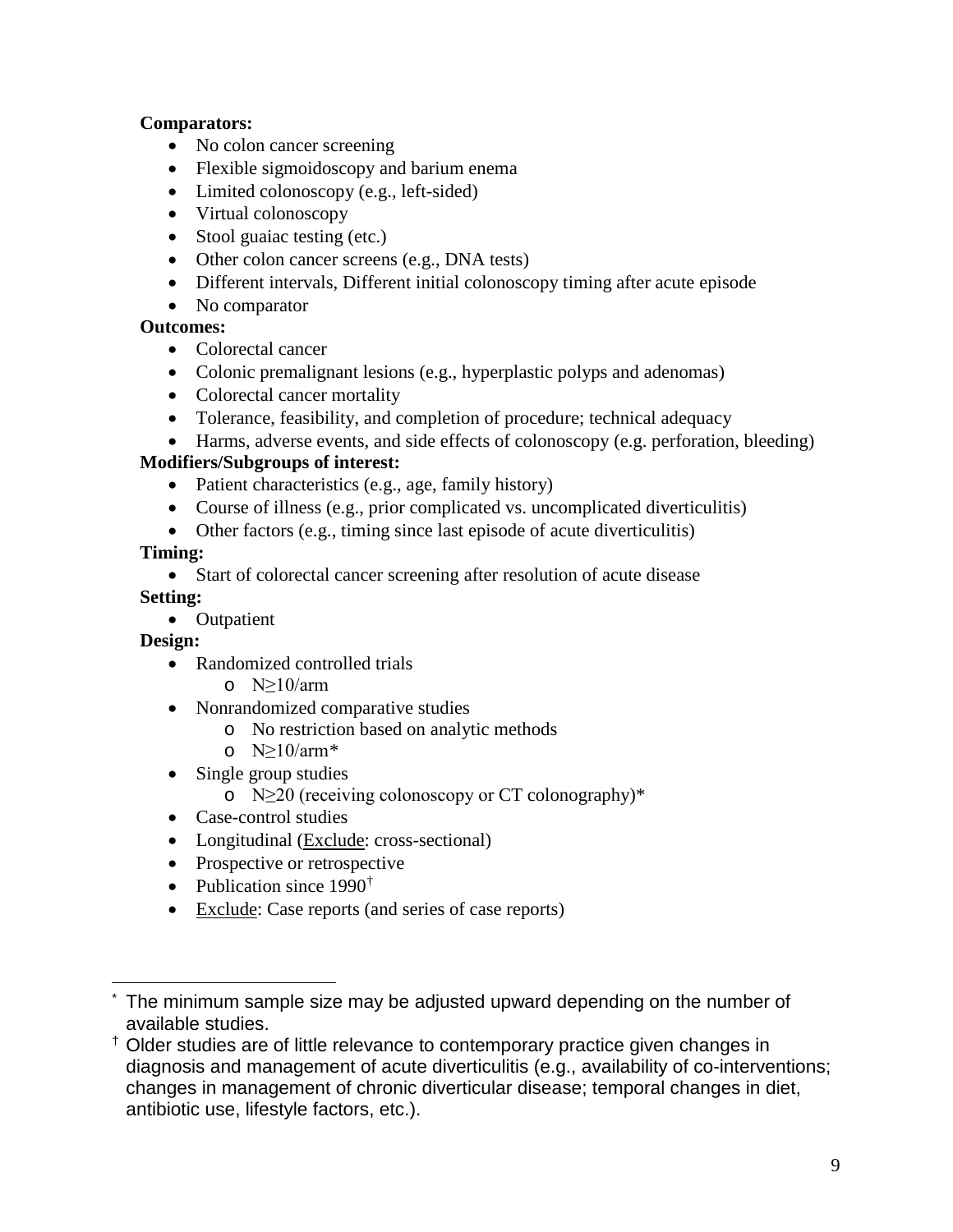#### **Study Eligibility Criteria for KQ 4 (Prevention of recurrence)**

### **Population(s):**

- Adults with history of (resolved) acute diverticulitis
- Exclude: Ongoing acute diverticulitis
- Exclude: History of related condition (only), e.g., complicated diverticulosis, SUDD
- Exclude: Meckel's diverticula (unless concurrent acute diverticulitis)
- Exclude: Non-colonic diverticulitis

#### **Interventions:**

- Pharmacological treatments
	- o Any class, route, regimen, treatment duration, or initiation time
- Non-pharmacological interventions
	- o Any class/type, route/method, regimen, treatment duration, or initiation time
- Elective surgery
	- o Laparoscopic, open, robot-assisted, or any other type of colon surgery conducted as an elective (non-emergent) procedure
- Exclude: Natural history or undefined/unspecified intervention or undefined/unspecified comparator

#### **Comparators:**

- Pharmacological and non-pharmacological intervention comparisons:
	- o Alternative pharmacologic or non-pharmacologic intervention (or regimen)
		- **•** Pharmacologic vs. non-pharmacologic intervention
		- Other class/type
		- $\blacksquare$  Other intervention within class/type
		- Same intervention different treatment duration
		- Same intervention, different initiation time
	- o No intervention
		- Placebo
		- "Usual care" (needs to be defined)
- Elective surgery comparisons:
	- o No or deferred elective surgery
	- o Exclude: Comparisons with other surgical approaches or techniques
- All:
	- o Exclude: Natural history or undefined/unspecified intervention or comparator

## **Outcomes:**

- Recurrent diverticulitis
- Acute complicated diverticulitis
- Surgery for diverticulitis (avoidance; except for elective surgery comparisons) o Including colostomy (avoidance)
- Hospitalization for diverticulitis or diverticulitis-related complications (e.g., fistula, stricture)
- **Quality of life/Functional outcomes**
- All categorical "effectiveness" outcomes include time to outcome
- Harms, adverse events, or side effects of interventions (e.g., surgical complications)

## **Modifiers/Subgroups of interest:**

• Patient characteristics (e.g., age)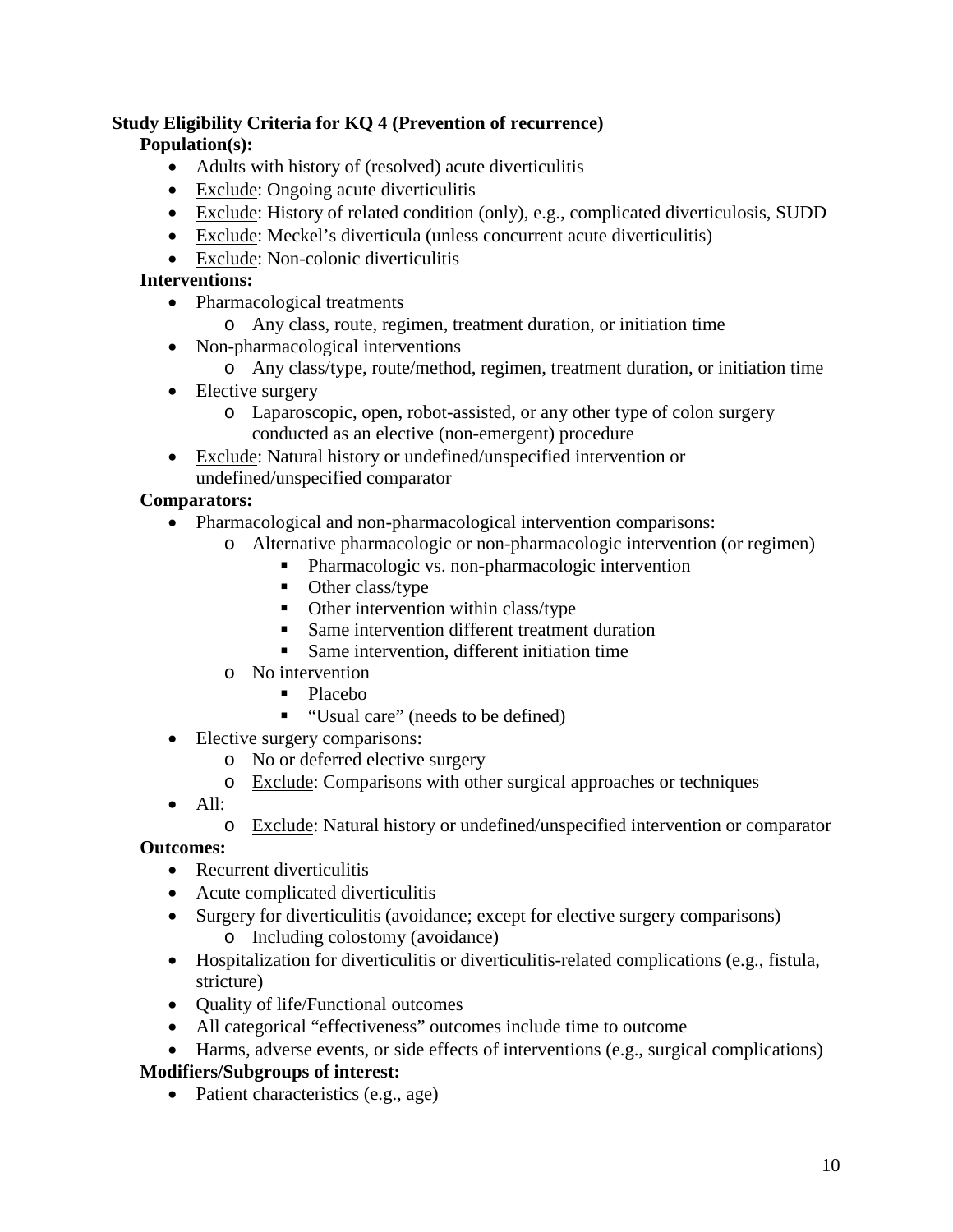- Course of illness (e.g., prior complicated vs. uncomplicated diverticulitis)
- Other factors (e.g., time since last episode of diverticulitis)

#### **Timing:**

- No minimum duration of follow-up
- Hospitalization, unit stay, post-hospitalization

### **Setting:**

• Inpatient, emergency department (or equivalent), outpatient

### **Design:**

- Randomized controlled trials
	- o  $N>10/arm$
- Nonrandomized comparative studies
	- o Restrict to studies that use modeling or other analytic methods to minimize selection bias (due to inherent differences between people who receive one or the other intervention)
	- o  $N>30/arm*$  $N>30/arm*$
- Single group studies
	- o Only for adverse events
	- $0^{\circ}$  N>250<sup>[†](#page-10-1)</sup>
- Longitudinal (Exclude: cross-sectional)
- Prospective or retrospective
- Publication since  $1990^{\ddagger}$
- Exclude: Case reports (and series of case reports)

<span id="page-10-0"></span>The minimum sample size may be adjusted upward depending on the number of available studies.

<span id="page-10-1"></span><sup>†</sup> Restricting to larger studies will allow estimates of adverse event rates to be increasingly precise. Numerous single group studies of surgical harms exist, so we are restricting to the larger such studies.

<span id="page-10-2"></span><sup>‡</sup> Older studies are of little relevance to contemporary practice given changes in diagnosis and management of acute diverticulitis (e.g., availability of co-interventions; changes in management of chronic diverticular disease; temporal changes in diet, antibiotic use, lifestyle factors, etc.).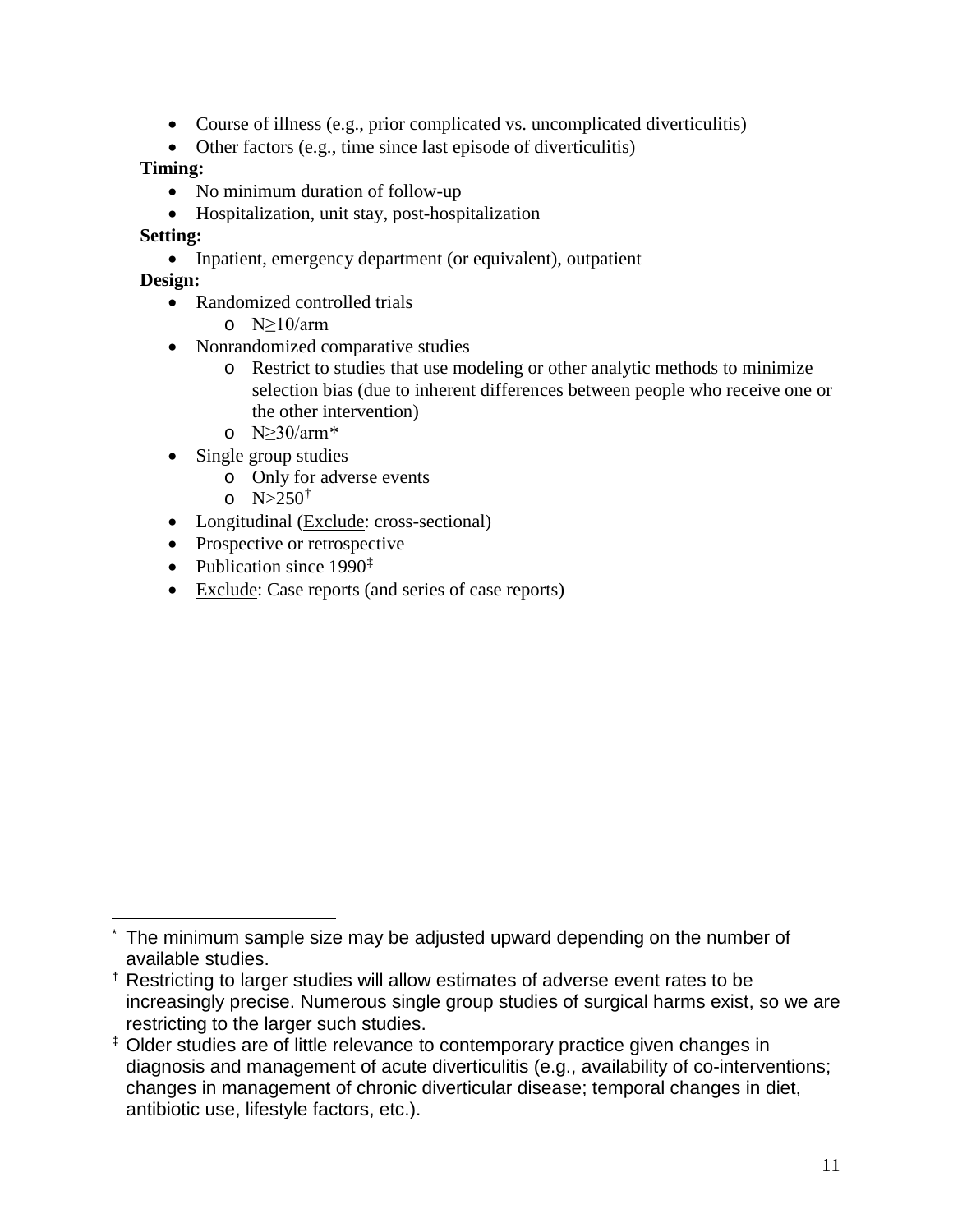#### **III. Analytic Frameworks**

**Figure 1**. Analytic Framework for *Key Question 1*: CT for acute diverticulitis.



 $CT =$  computed tomography,  $KQ = Key$  Question, MRI = magnetic resonance imaging.

**Figure 2**. Analytic Framework for *Key Question 2*: Treatment options for acute diverticulitis.



 $KQ = Key Question.$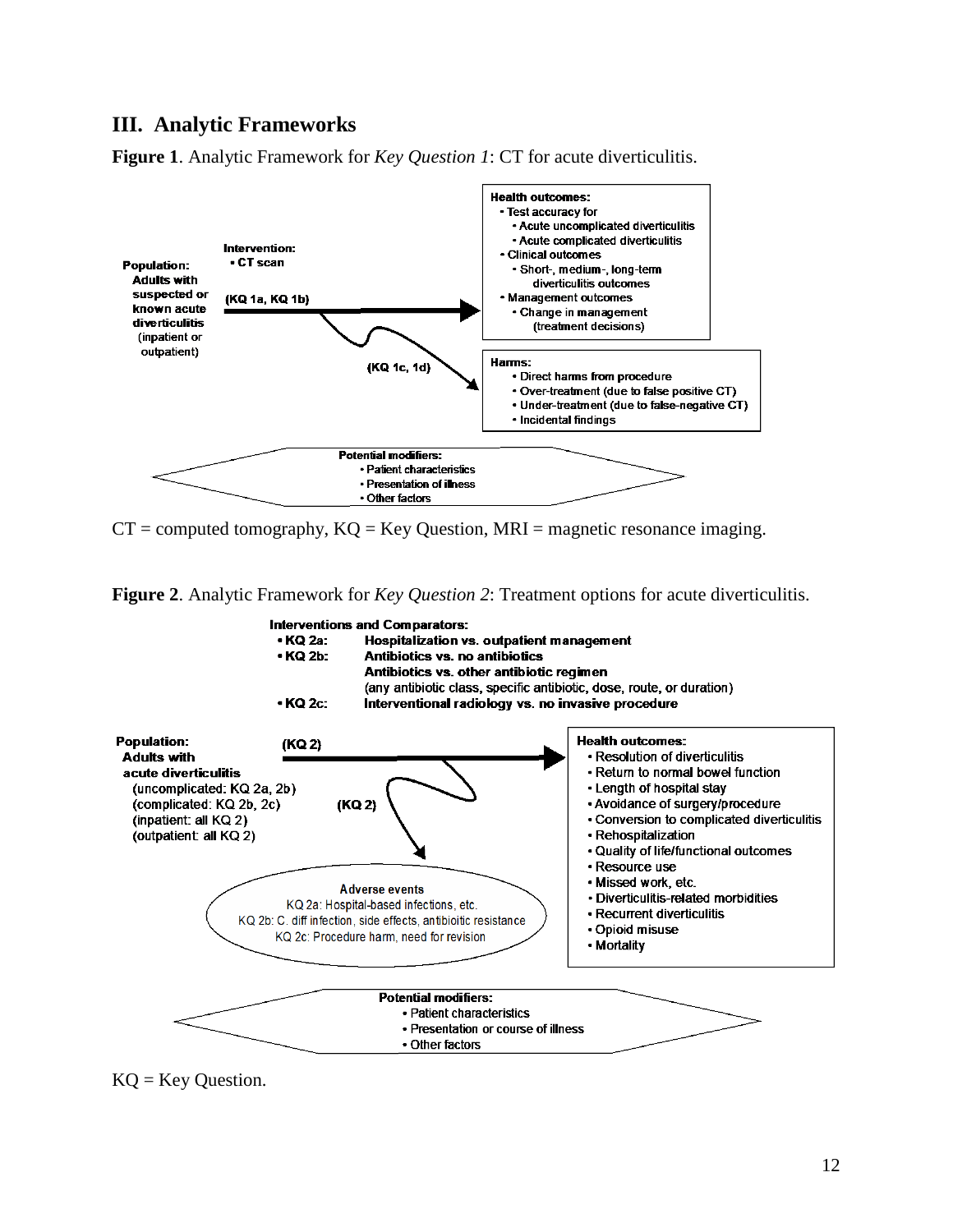**Figure 3**. Analytic Framework for *Key Question 3*: Screening for colorectal cancer.



 $CT = computed tomography, KQ = Key Question.$ 



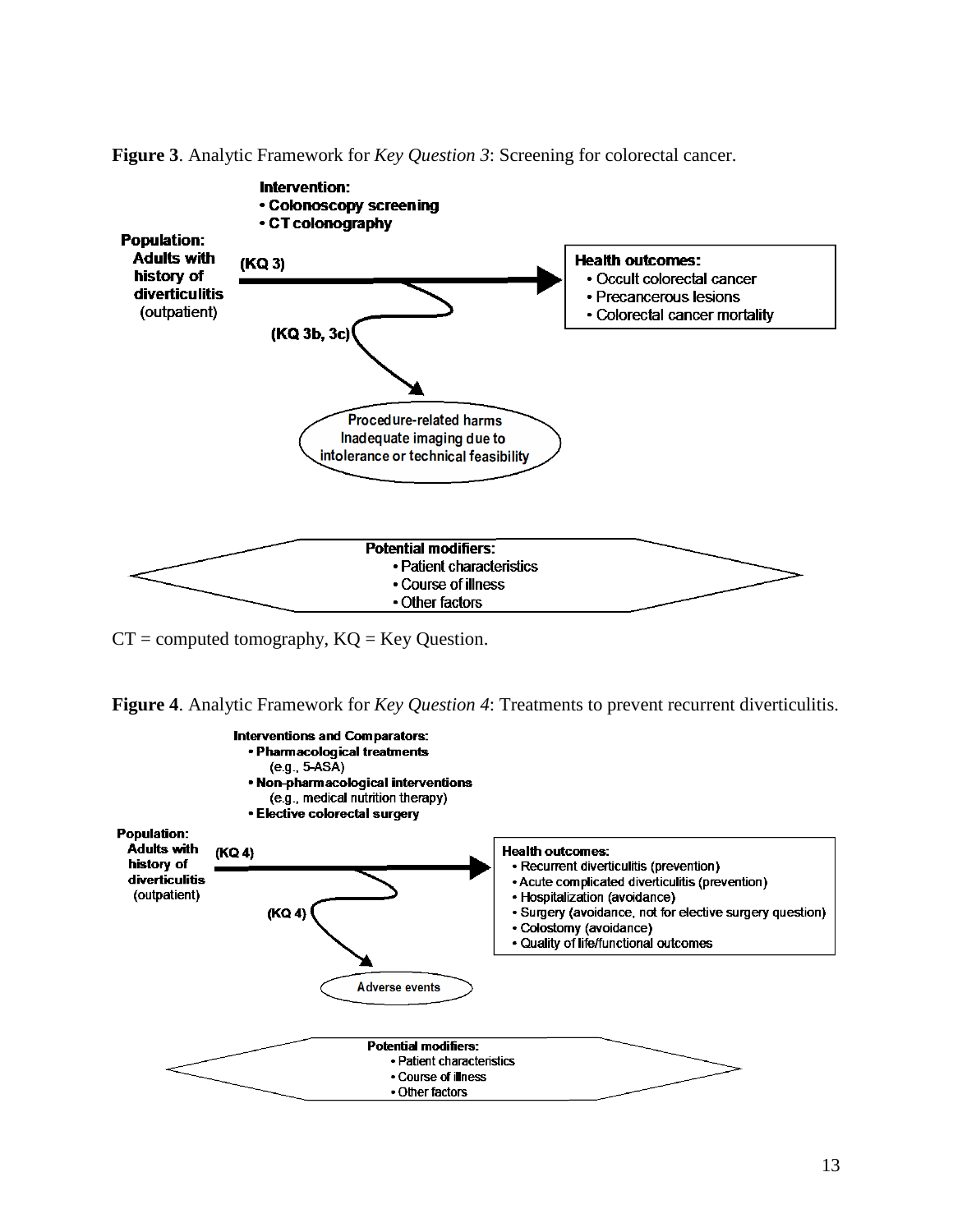5-ASA = 5-aminosalicylic acid (also known as mesalamine or mesalazine), KQ = Key Question.

# **IV. Methods**

The systematic review will Evidence-based Practice Center Program methodology, as laid out in its Methods Guide, particularly as pertain to reviews of comparative effectiveness, diagnostic tests, and complex meta-analyses.<sup>48</sup>

#### **Criteria for Inclusion/Exclusion of Studies in the Review:** See detailed PICOTS in section II.

**Literature Search Strategies To Identify Relevant Studies to Answer the Key Questions:**  We will search for studies and existing systematic reviews in MEDLINE (via PubMed), The Cochrane Register of Clinical Trials, The Cochrane Database of Systematic Reviews, Embase, and CINAHL. Separate, overlapping searches will be conducted for each Key Question, then combined. Duplicate citations will be removed prior to screening. Searches will be restricted to 1990 or later, with no language restriction. (The date restriction is included after discussion with the Key Informants based on important changes in diagnosis and clinical management of diverticulitis based on increased use of CT imaging.) Search strategies include filters to remove nonhuman studies and articles that are not primary studies, systematic reviews, or clinical practice guidelines.

The searches include MeSH or Emtree terms, along with free-text words, related to diverticulitis, diverticulosis, and diverticular disease (since we have found that numerous articles misname or misclassify diverticulitis as diverticulosis); CT imaging; hospitalization, antibiotics, and interventional radiology for acute diverticulitis; colonoscopy and colonography; treatments to prevent recurrence and elective surgery. We will also search for CT imaging and acute abdomen (regardless of diverticular disease). The search strategy has been compared with the yield from the Topic Refinement phase of this review, which had included a broader search. As a part of an independent methods project, an interim search of MEDLINE will be undertaken by an independent librarian using text mining tools. Both searches will be independently peer reviewed. The planned MEDLINE search strategy is included in Appendix A; the strategies for other databases will be adapted from this strategy.

Searches will be conducted in the ClinicalTrials.gov registry for unpublished study protocols, unpublished study results, and ongoing studies. The reference lists of relevant existing systematic reviews will be screened for additional eligible studies. A Supplemental Evidence And Data for Systematic review (SEADS) portal will be available for this review. Additional articles suggested to us from any source, including peer and public review, will be screened applying identical eligibility criteria. Non-English language articles will be screened and data extracted either by readers of the relevant languages or after translation via Google Translate [\(https://translate.google.com/\),](https://translate.google.com/)) if possible.

Searches will be updated during the public posting period.

Citations from all electronic databases will be entered into Abstrackr software [\(http://abstrackr.cebm.brown.edu/\)](http://abstrackr.cebm.brown.edu/) to enable abstract screening. The team will conduct one or more rounds of pilot screening, during which each member of the team will screen the same 100 abstracts and discuss conflicts, with the goals of training the team in the nuances of the eligibility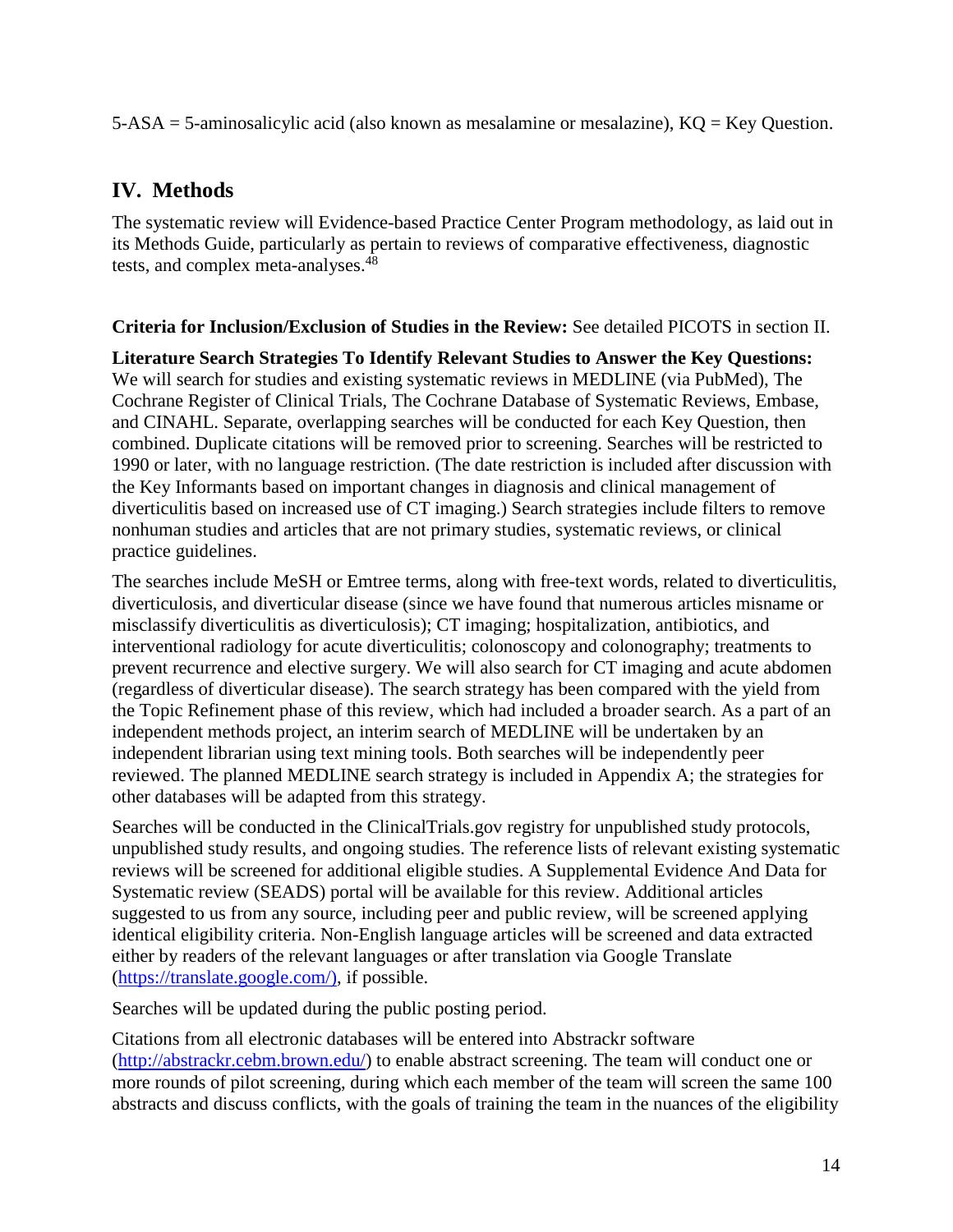criteria and refining them as needed. Thereafter, we will screen all remaining abstracts in duplicate. The Abstrackr software has machine learning capabilities that predict the likelihood of relevance of each citation. Daily, the list of unscreened abstracts will be sorted so that most potentially-relevant articles are presented first. This process will make screening more efficient and will enable us to capture the large majority of relevant articles relatively early in the abstract screening process.

Potentially relevant citations will be retrieved in full text. These articles will be rescreened in duplicate.

**Data Extraction and Data Management:** Eligible studies will be data extracted into the Systematic Review Data Repository-Plus (SRDR+) software. Each article will be extracted by one researcher and entered data will be confirmed by a second, independent researcher. Individual studies with multiple publications will be extracted as a single study (with a single entry in SRDR+). Each study will be entered into SRDR+ separately, even if two or more studies are reported within a single publication.

For each study, we will extract publication identifying data, study design features, population characteristics, intervention and comparator names and descriptions, relevant outcomes and their definitions, and funding source. In particular, we will extract, as available, data on stage and severity of acute diverticulitis (including specific diverticulitis complications), history of diverticulitis and prior treatments, and patient age and demographic features.

**Assessment of Methodological Risk of Bias of Individual Studies:** We will evaluate each study for risk of bias and methodological quality.

For randomized controlled trials, we will adapt the Cochrane Risk of Bias tool,<sup>49</sup> focusing on issues related to randomization and allocation concealment methodology; patient, caregiver, and outcome assessor blinding; loss to followup (omissions from analyses); adequacy of descriptions of study participants, interventions, and outcomes; and other issues. Questions related to outcome assessor blinding, loss to followup, and reporting adequacy will be assessed for each outcome.

For nonrandomized comparative studies, we will add assessments of specific elements from ROBINS-I,<sup>50</sup> in particular related to selection bias (comparability of groups). The questions will be assessed for each outcome (e.g., whether each outcome was adjusted for potential confounders).

For single group studies, we will primarily assess specific elements from ROBINS-I,<sup>50</sup> in particular related to selection bias (appropriateness of included participants) and completeness of outcome (primarily harms) reporting (for each outcome separately).

We will assess the adequacy of the existing systematic reviews based on the completeness (sensitivity) of their literature search methods, the appropriateness of their eligibility criteria, the statistical appropriateness of their meta-analyses and other analyses, and their evaluation of the study-level risk of bias.

**Data Synthesis:** We will summarize the evidence both qualitatively and, when feasible, quantitatively. Each study included in the *de novo* systematic review will be described in summary and evidence tables presenting study design features, study participant characteristics, descriptions of interventions, outcome results, and risk of bias/methodological quality. The existing systematic reviews (for CT test accuracy) will be summarized narratively regarding their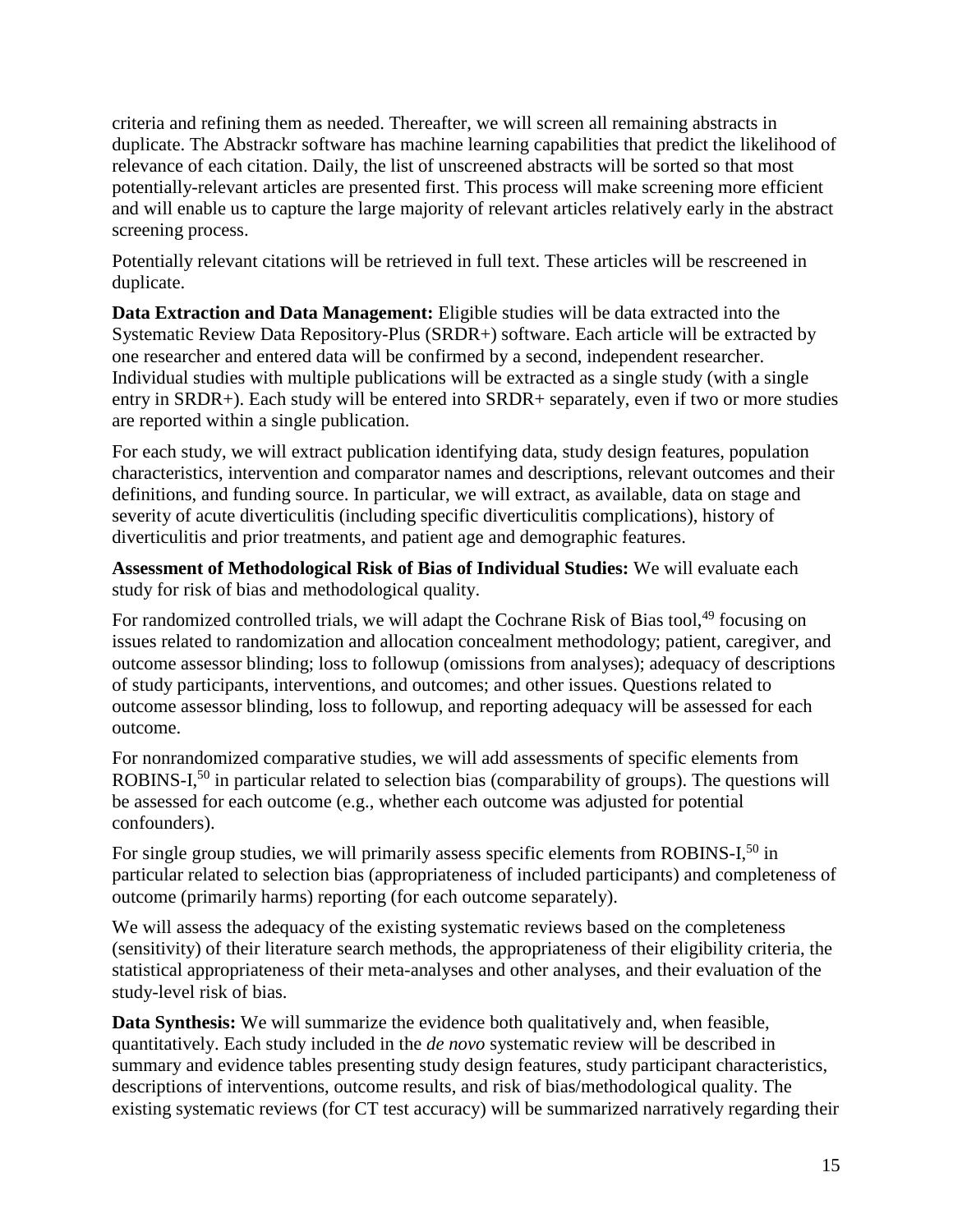eligibility criteria, the included studies, and their conclusions. We will critique these reviews within the narrative. Summary tables will briefly describe the systematic reviews and their findings, as needed.

For Key Question 1a (test accuracy), we will focus on test sensitivity and specificity for diagnosis of acute diverticulitis, diagnosis of acute complicated (vs. uncomplicated) diverticulitis, and staging of the severity of acute diverticulitis. We will report results as per the existing systematic review

For Key Questions 1b and 1c, we will focus on event rates for clinical outcomes and of clinical management changes related to CT imaging. We expect to describe these results semiquantitatively (i.e., without meta-analysis), although if sufficient studies report sufficiently similar results, we will consider meta-analysis.

For Key Question 2, we will compare interventions (hospitalization, antibiotics, interventional radiology) to their comparators, for their effects, primarily with odds ratios (ORs) of event rates, "net differences" (between-intervention comparison of within-intervention changes) of continuous outcomes with both pre- and post-intervention data (e.g., pain or quality of life scales), and differences (between interventions) in continuous outcome data post-intervention (e.g., length of stay or days of missed work). Where there are sufficient studies reporting sufficiently similar results, we plan to meta-analyze these comparisons. If data allow, we also plan to conduct a Bayesian network meta-analysis comparing the different antibiotics to each other and to placebo (or no antibiotics). Depending on the evidence base, we may conduct separate analyses for acute uncomplicated and acute complicated diverticulitis. We expect to summarize harms data semiquantitatively (i.e., without meta-analysis).

For Key Question 3, we will focus on event rates of the clinical outcomes and harms. We expect to describe these results semiquantitatively (i.e., without meta-analysis), although if sufficient studies report sufficiently similar results, we will consider meta-analysis.

For Key Question 4, we will compare interventions (pharmacologic, nonpharmacologic, elective surgical) to their comparators, for their effects, primarily with ORs of event rates, "net differences" of continuous outcomes with both pre- and post-intervention data, and differences (between interventions) in continuous outcome data post-intervention. We plan to conduct a Bayesian network meta-analysis comparing the (nonsurgical) pharmacologic and nonpharmacologic interventions to each other and to placebo (or no intervention). We do not expect to include surgical interventions in this network meta-analysis since we expect the study designs, eligibility criteria, and outcomes to be too dissimilar to allow indirect statistical comparison. We expect to summarize elective surgical results and harms data semiquantitatively (i.e., without meta-analysis).

Across Key Questions, we expect to qualitatively describe reporting of differences in effects and harms by different factors, subgroups, or predictors. We do not expect to be able to conduct statistical analyses on these evaluations. We expect to primarily rely on reported within-study differences in effects (or harms). However, we will look for opportunities to qualitatively or quantitatively compare results across studies.

**Grading the Strength of Evidence (SOE) for Major Comparisons and Outcomes:** Following AHRQ Methods guidance,<sup>48</sup> we will evaluate the strength of evidence (SoE) addressing each major comparison or evaluation for each Key Question. We expect that these will include: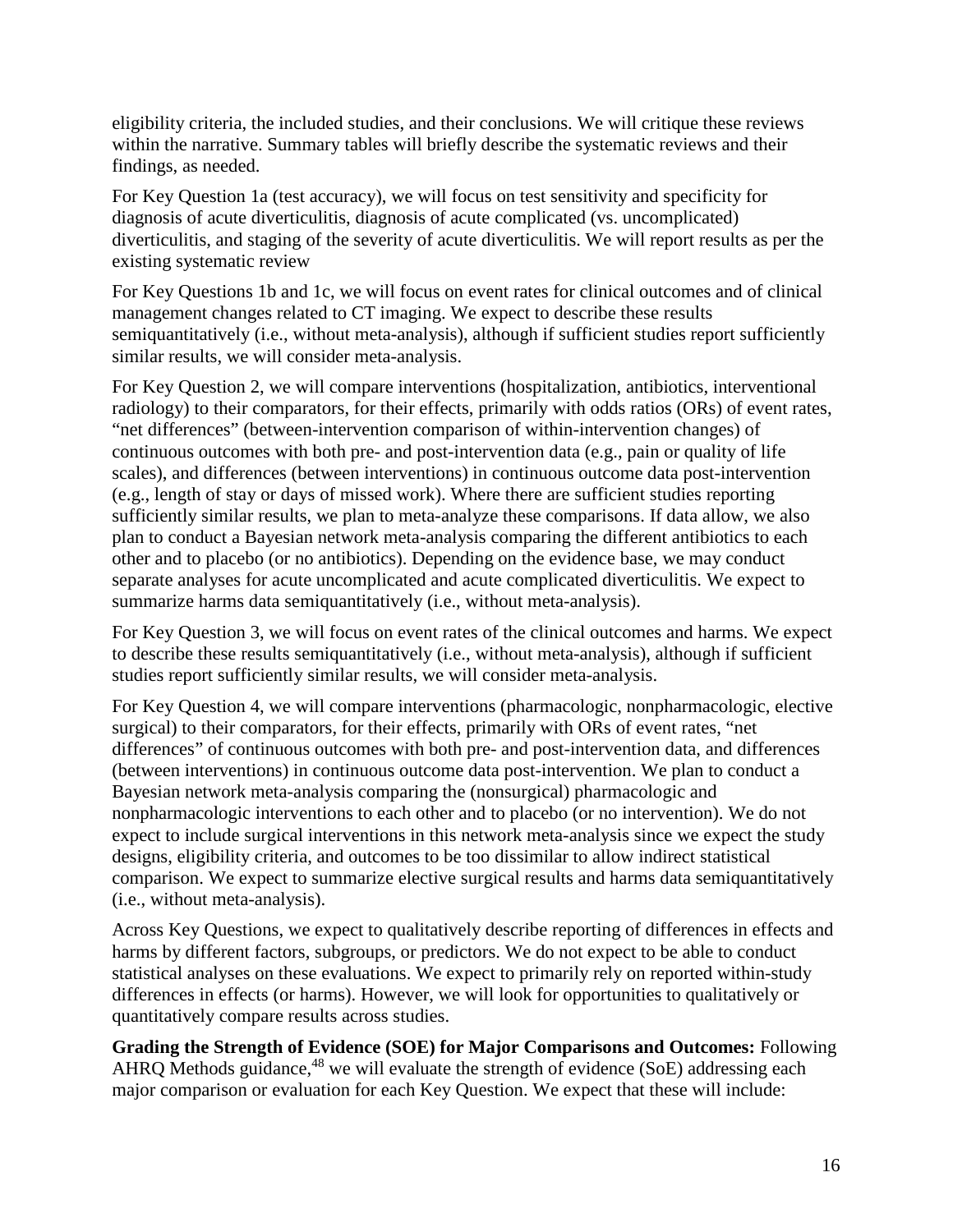- Test accuracy for
	- o Diagnosing acute diverticulitis
	- o Differentiating acute complicated from uncomplicated diverticulitis
	- o Staging acute diverticulitis
- Effects of CT imaging on clinical outcomes and changes in clinical management
- Effects of false positive CT imaging on clinical outcomes
- Effects of false negative CT imaging on clinical outcomes
- Clinical effects of hospitalization versus outpatient care for acute uncomplicated diverticulitis
- Harms related to hospitalization versus outpatient care for acute uncomplicated diverticulitis
- Relative clinical effects of antibiotics for acute uncomplicated diverticulitis
- Relative clinical effects of antibiotics for acute complicated diverticulitis
- Harms related to antibiotics for acute diverticulitis
- Clinical effects of interventional radiology for acute complicated diverticulitis
- Harms related to interventional radiology for acute complicated diverticulitis
- Incidence of malignant and premalignant colon tumors found by colonoscopy
- Relative clinical effects of pharmacologic and nonpharmacologic interventions to prevent recurrent diverticulitis
- Harms of pharmacologic and nonpharmacologic interventions to prevent recurrent diverticulitis
- Clinical effects of elective surgery to prevent recurrent diverticulitis
- Harms related to elective surgery to prevent recurrent diverticulitis

We will discuss with the Technical Expert Panel (TEP) whether there are established minimal clinical important differences we can apply to our assessments of the SoE and related conclusions.

**Assessing Applicability:** For each Key Question (or specific subquestion), we will assess the applicability of the included studies primarily based on the studies' eligibility criteria and their included participants, specifically related to such factors as severity of disease, prior history, age, sex, and race/ethnicity. These will be qualitatively compared with typical distributions of these factors among people with diverticulitis in the U.S. We will also assess whether the interventions are available and currently used in the U.S. for treatment of diverticulitis. Other factors may include the age and geographic location of the study.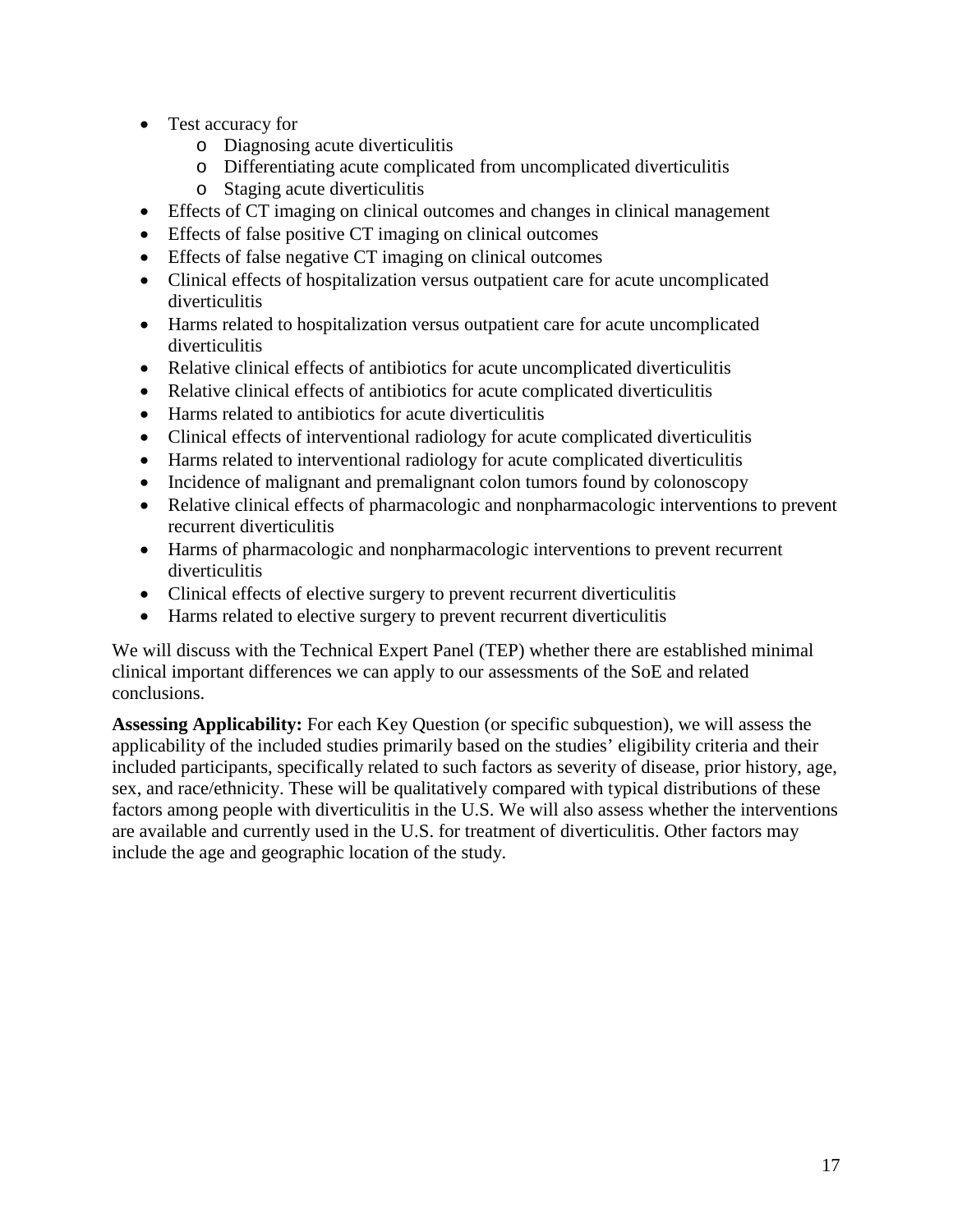## **V. References**

1. Shahedi K, Fuller G, Bolus R, et al. Long-term risk of acute diverticulitis among patients with incidental diverticulosis found during colonoscopy. Clin Gastroenterol Hepatol. 2013 Dec;11(12):1609-13. doi: 10.1016/j.cgh.2013.06.020. PMID: 23856358.

2. Greenwood-Ericksen MB, Havens JM, Ma J, et al. Trends in Hospital Admission and Surgical Procedures Following ED visits for Diverticulitis. West J Emerg Med. 2016 Jul;17(4):409-17. doi: 10.5811/westjem.2016.4.29757. PMID: 27429691.

3. Bollom A, Austrie J, Hirsch W, et al. Emergency Department Burden of Diverticulitis in the USA, 2006-2013. Dig Dis Sci. 2017 Oct;62(10):2694-703. doi: 10.1007/s10620-017-4525-y. PMID: 28332105.

4. Shah SD, Cifu AS. Management of Acute Diverticulitis. Jama. 2017 Jul 18;318(3):291-2. doi: 10.1001/jama.2017.6373. PMID: 28719679.

5. Strate LL, Modi R, Cohen E, et al. Diverticular disease as a chronic illness: evolving epidemiologic and clinical insights. Am J Gastroenterol. 2012 Oct;107(10):1486-93. doi: 10.1038/ajg.2012.194. PMID: 22777341.

6. Lin MP, Weissman J, Sinnette C, et al. 87 Prioritizing Conditions for Which to Compare Emergency Department Admission Rates. Annals of Emergency Medicine. 2014 2014/10/01/;64(4, Supplement):S31-S2. doi: 10.1016/j.annemergmed.2014.07.112.

7. Buchs NC, Konrad-Mugnier B, Jannot AS, et al. Assessment of recurrence and complications following uncomplicated diverticulitis. Br J Surg. 2013 Jun;100(7):976-9; discussion 9. doi: 10.1002/bjs.9119. PMID: 23592303.

8. Lahat A, Avidan B, Sakhnini E, et al. Acute diverticulitis: a decade of prospective follow-up. J Clin Gastroenterol. 2013 May-Jun;47(5):415-9. doi: 10.1097/MCG.0b013e3182694dbb. PMID: 23328302.

9. Lameris W, van Randen A, Bipat S, et al. Graded compression ultrasonography and computed tomography in acute colonic diverticulitis: meta-analysis of test accuracy. Eur Radiol. 2008 Nov;18(11):2498-511. doi: 10.1007/s00330-008-1018-6. PMID: 18523784.

10. Ambrosetti P, Becker C, Terrier F. Colonic diverticulitis: impact of imaging on surgical management -- a prospective study of 542 patients. Eur Radiol. 2002 May;12(5):1145-9. doi: 10.1007/s00330-001-1143-y. PMID: 11976860.

11. Kaiser AM, Jiang JK, Lake JP, et al. The management of complicated diverticulitis and the role of computed tomography. Am J Gastroenterol. 2005 Apr;100(4):910-7. doi: 10.1111/j.1572- 0241.2005.41154.x. PMID: 15784040.

12. Klarenbeek BR, de Korte N, van der Peet DL, et al. Review of current classifications for diverticular disease and a translation into clinical practice. Int J Colorectal Dis. 2012 Feb;27(2):207-14. doi: 10.1007/s00384-011-1314-5. PMID: 21928041.

13. Hughes ES, Cuthbertson AM, Carden AB. The surgical management of acute diverticulitis. Med J Aust. 1963 May 25;50(1):780-2. PMID: 13955553.

14. Kohler L, Sauerland S, Neugebauer E. Diagnosis and treatment of diverticular disease: results of a consensus development conference. The Scientific Committee of the European Association for Endoscopic Surgery. Surg Endosc. 1999 Apr;13(4):430-6. PMID: 10094765.

15. Hinchey EJ, Schaal PG, Richards GK. Treatment of perforated diverticular disease of the colon. Adv Surg. 1978;12:85-109. PMID: 735943.

16. Wasvary H, Turfah F, Kadro O, et al. Same hospitalization resection for acute diverticulitis. Am Surg. 1999 Jul;65(7):632-5; discussion 6. PMID: 10399971.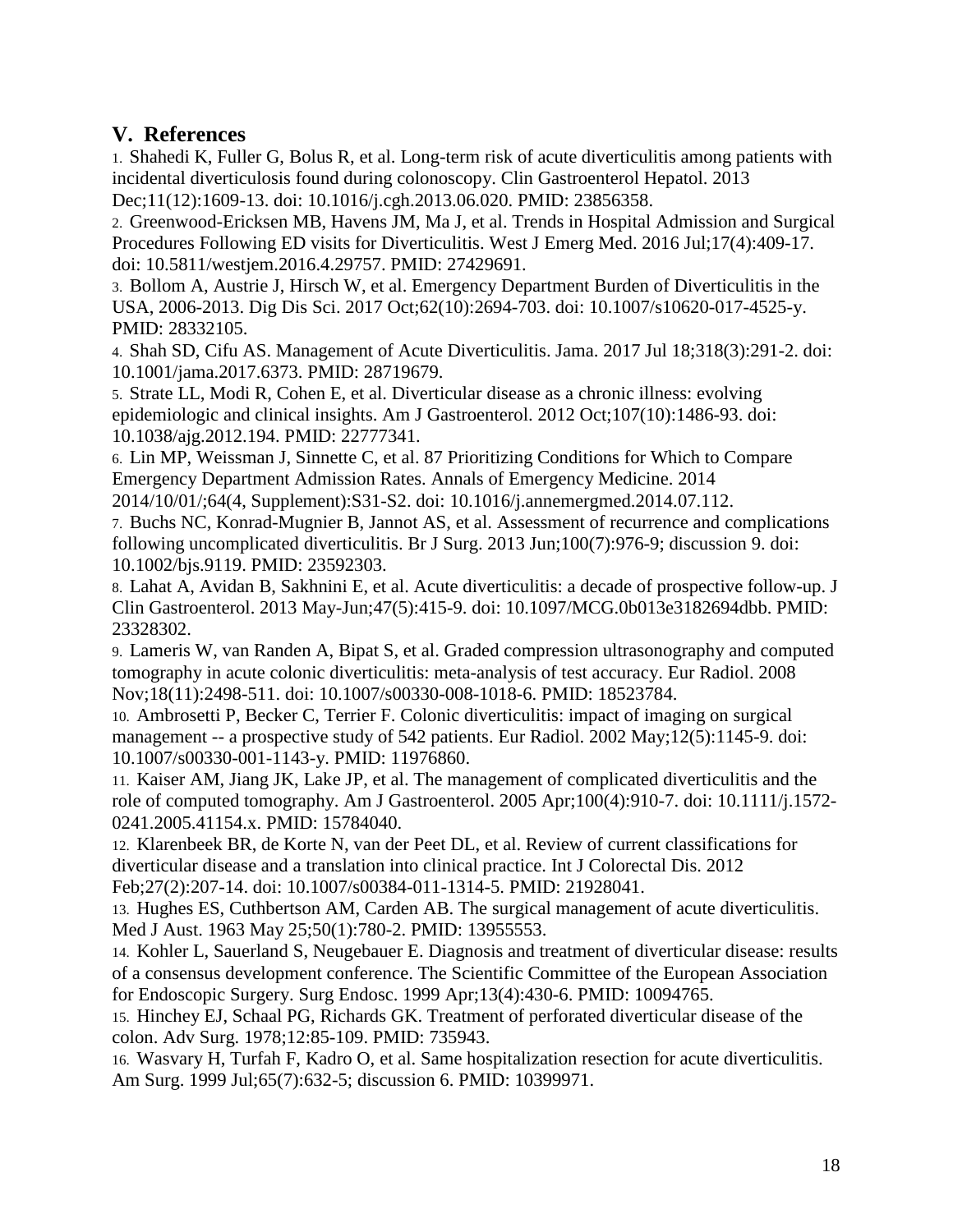17. Hansen O, Graupe F, Stock W. [Prognostic factors in perforating diverticulitis of the large intestine]. Chirurg. 1998 Apr;69(4):443-9. PMID: 9612631.

18. Kruse E, Leifeld L. Prevention and Conservative Therapy of Diverticular Disease. Viszeralmedizin. 2015 Apr;31(2):103-6. doi: 10.1159/000377651. PMID: 26989379.

19. Sartelli M, Moore FA, Ansaloni L, et al. A proposal for a CT driven classification of left colon acute diverticulitis. World J Emerg Surg. 2015;10:3. doi: 10.1186/1749-7922-10-3. PMID: 25972914.

20. Nally DM, Kavanagh DO. Current Controversies in the Management of Diverticulitis: A Review. Dig Surg. 2018 Apr 19. doi: 10.1159/000488216. PMID: 29672283.

21. Isacson D, Andreasson K, Nikberg M, et al. No antibiotics in acute uncomplicated diverticulitis: does it work? Scand J Gastroenterol. 2014 Dec;49(12):1441-6. doi: 10.3109/00365521.2014.968861. PMID: 25369865.

22. Biondo S, Golda T, Kreisler E, et al. Outpatient versus hospitalization management for uncomplicated diverticulitis: a prospective, multicenter randomized clinical trial (DIVER Trial). Ann Surg. 2014 Jan;259(1):38-44. doi: 10.1097/SLA.0b013e3182965a11. PMID: 23732265.

23. Schug-Pass C, Geers P, Hugel O, et al. Prospective randomized trial comparing short-term antibiotic therapy versus standard therapy for acute uncomplicated sigmoid diverticulitis. Int J Colorectal Dis. 2010 Jun;25(6):751-9. doi: 10.1007/s00384-010-0899-4. PMID: 20140619. 24. Chabok A, Pahlman L, Hjern F, et al. Randomized clinical trial of antibiotics in acute uncomplicated diverticulitis. Br J Surg. 2012 Apr;99(4):532-9. doi: 10.1002/bjs.8688. PMID: 22290281.

25. Daniels L, Unlu C, de Korte N, et al. Randomized clinical trial of observational versus antibiotic treatment for a first episode of CT-proven uncomplicated acute diverticulitis. Br J Surg. 2017 Jan;104(1):52-61. doi: 10.1002/bjs.10309. PMID: 27686365.

26. Mege D, Yeo H. Meta-analyses of Current Strategies to Treat Uncomplicated Diverticulitis. Dis Colon Rectum. 2019 Mar;62(3):371-8. doi: 10.1097/dcr.0000000000001295. PMID: 30570549.

27. Garfinkle R, Kugler A, Pelsser V, et al. Diverticular Abscess Managed With Long-term Definitive Nonoperative Intent Is Safe. Dis Colon Rectum. 2016 Jul;59(7):648-55. doi: 10.1097/dcr.0000000000000624. PMID: 27270517.

28. Ritz JP, Lehmann KS, Frericks B, et al. Outcome of patients with acute sigmoid diverticulitis: multivariate analysis of risk factors for free perforation. Surgery. 2011 May;149(5):606-13. doi: 10.1016/j.surg.2010.10.005. PMID: 21145569.

29. Hall JF, Roberts PL, Ricciardi R, et al. Long-term follow-up after an initial episode of diverticulitis: what are the predictors of recurrence? Dis Colon Rectum. 2011 Mar;54(3):283-8. doi: 10.1007/DCR.0b013e3182028576. PMID: 21304297.

30. Li D, Baxter NN, McLeod RS, et al. The Decline of Elective Colectomy Following Diverticulitis: A Population-Based Analysis. Dis Colon Rectum. 2016 Apr;59(4):332-9. doi: 10.1097/dcr.0000000000000561. PMID: 26953992.

31. Elagili F, Stocchi L, Ozuner G, et al. Outcomes of percutaneous drainage without surgery for patients with diverticular abscess. Dis Colon Rectum. 2014 Mar;57(3):331-6. doi: 10.1097/DCR.0b013e3182a84dd2. PMID: 24509455.

32. Harisinghani MG, Gervais DA, Hahn PF, et al. CT-guided transgluteal drainage of deep pelvic abscesses: indications, technique, procedure-related complications, and clinical outcome. Radiographics. 2002 Nov-Dec;22(6):1353-67. doi: 10.1148/rg.226025039. PMID: 12432107.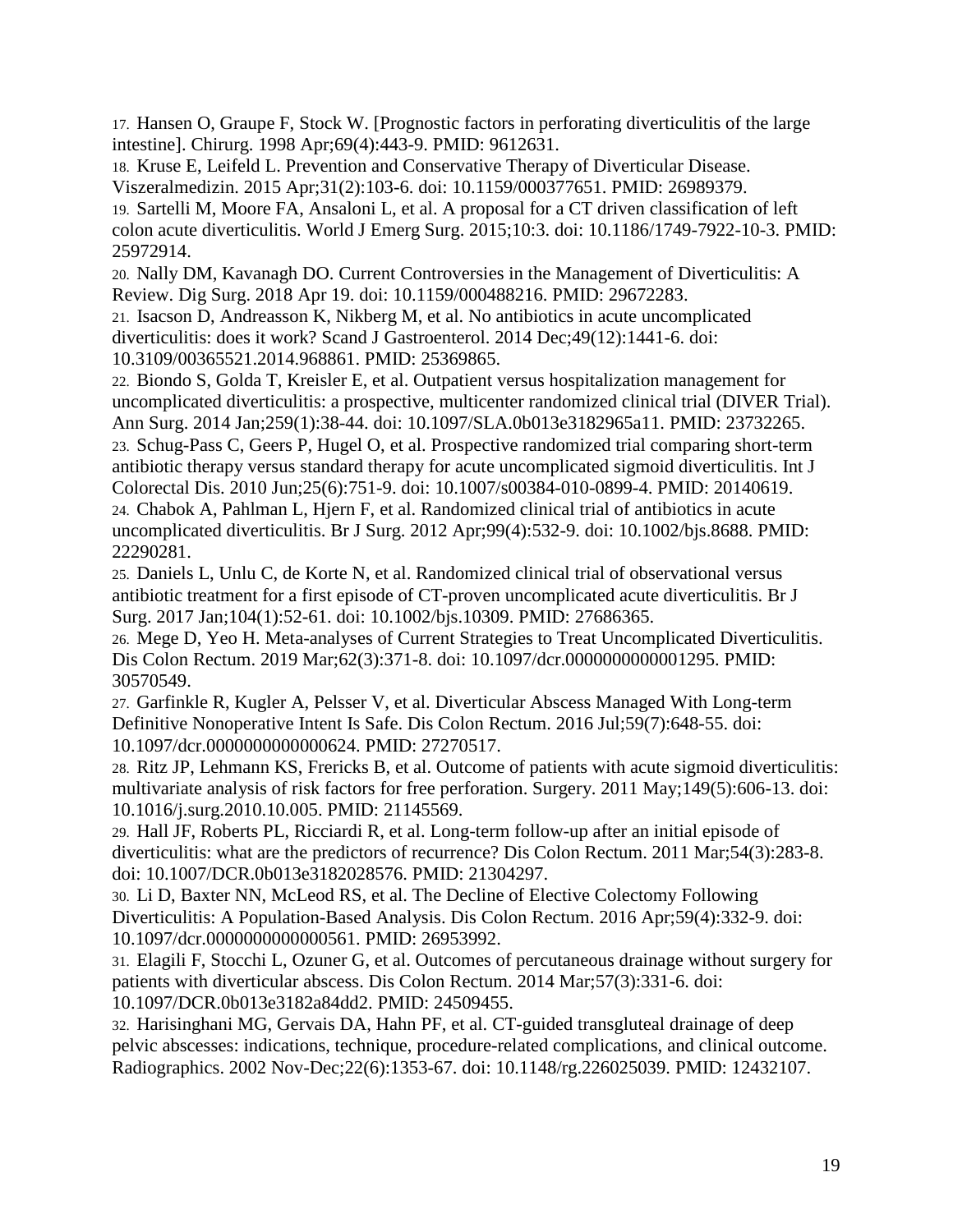33. Lopez-Borao J, Kreisler E, Millan M, et al. Impact of age on recurrence and severity of left colonic diverticulitis. Colorectal Dis. 2012 Jul;14(7):e407-12. doi: 10.1111/j.1463- 1318.2012.02976.x. PMID: 22321968.

34. Ritz JP, Lehmann KS, Stroux A, et al. Sigmoid diverticulitis in young patients--a more aggressive disease than in older patients? J Gastrointest Surg. 2011 Apr;15(4):667-74. doi: 10.1007/s11605-011-1457-2. PMID: 21318443.

35. Brandl A, Kratzer T, Kafka-Ritsch R, et al. Diverticulitis in immunosuppressed patients: A fatal outcome requiring a new approach? Can J Surg. 2016 Aug;59(4):254-61. doi: 10.1503/cjs.012915. PMID: 27240131.

36. Yoo PS, Garg R, Salamone LF, et al. Medical comorbidities predict the need for colectomy for complicated and recurrent diverticulitis. Am J Surg. 2008 Nov;196(5):710-4. doi: 10.1016/j.amjsurg.2008.07.017. PMID: 18954602.

37. Carabotti M, Annibale B, Severi C, et al. Role of Fiber in Symptomatic Uncomplicated Diverticular Disease: A Systematic Review. Nutrients. 2017 Feb 20;9(2). doi: 10.3390/nu9020161. PMID: 28230737.

38. Stollman N, Smalley W, Hirano I. American Gastroenterological Association Institute Guideline on the Management of Acute Diverticulitis. Gastroenterology. 2015 Dec;149(7):1944- 9. doi: 10.1053/j.gastro.2015.10.003. PMID: 26453777.

39. Iannone A, Ruospo M, Wong G, et al. Mesalazine for People with Diverticular Disease: A Systematic Review of Randomized Controlled Trials. Can J Gastroenterol Hepatol. 2018;2018:5437135. doi: 10.1155/2018/5437135. PMID: 30320044.

40. Agarwal AK, Karanjawala BE, Maykel JA, et al. Routine colonic endoscopic evaluation following resolution of acute diverticulitis: is it necessary? World J Gastroenterol. 2014 Sep 21;20(35):12509-16. doi: 10.3748/wjg.v20.i35.12509. PMID: 25253951.

41. Balthazar EJ, Megibow A, Schinella RA, et al. Limitations in the CT diagnosis of acute diverticulitis: comparison of CT, contrast enema, and pathologic findings in 16 patients. AJR Am J Roentgenol. 1990 Feb;154(2):281-5. doi: 10.2214/ajr.154.2.2105015. PMID: 2105015.

42. Stollman NH, Raskin JB. Diagnosis and management of diverticular disease of the colon in adults. Ad Hoc Practice Parameters Committee of the American College of Gastroenterology. Am J Gastroenterol. 1999 Nov;94(11):3110-21. doi: 10.1111/j.1572-0241.1999.01501.x. PMID: 10566700.

43. Sharma PV, Eglinton T, Hider P, et al. Systematic review and meta-analysis of the role of routine colonic evaluation after radiologically confirmed acute diverticulitis. Ann Surg. 2014 Feb;259(2):263-72. doi: 10.1097/sla.0000000000000294. PMID: 24169174.

44. Chabok A, Smedh K, Nilsson S, et al. CT-colonography in the follow-up of acute diverticulitis: patient acceptance and diagnostic accuracy. Scand J Gastroenterol. 2013 Aug;48(8):979-86. doi: 10.3109/00365521.2013.809597. PMID: 23834748.

45. Effective Health Care Program. Management of Acute Diverticulitis.

[https://effectivehealthcare.ahrq.gov/get-involved/nominated-topics/management-acute](https://effectivehealthcare.ahrq.gov/get-involved/nominated-topics/management-acute-diverticulitis)[diverticulitis.](https://effectivehealthcare.ahrq.gov/get-involved/nominated-topics/management-acute-diverticulitis) 2018.

46. Effective Health Care Program. Management of Acute Diverticulitis Topic Nomination. [https://effectivehealthcare.ahrq.gov/system/files/docs/acute-diverticulitis-topic-nomination.pdf.](https://effectivehealthcare.ahrq.gov/system/files/docs/acute-diverticulitis-topic-nomination.pdf) 2018.

47. American College of Physicians. Guideline Process: How Does ACP Develop Clinical Recommendations? [https://www.acponline.org/clinical-information/guidelines/guideline](https://www.acponline.org/clinical-information/guidelines/guideline-process)[process.](https://www.acponline.org/clinical-information/guidelines/guideline-process) 2019.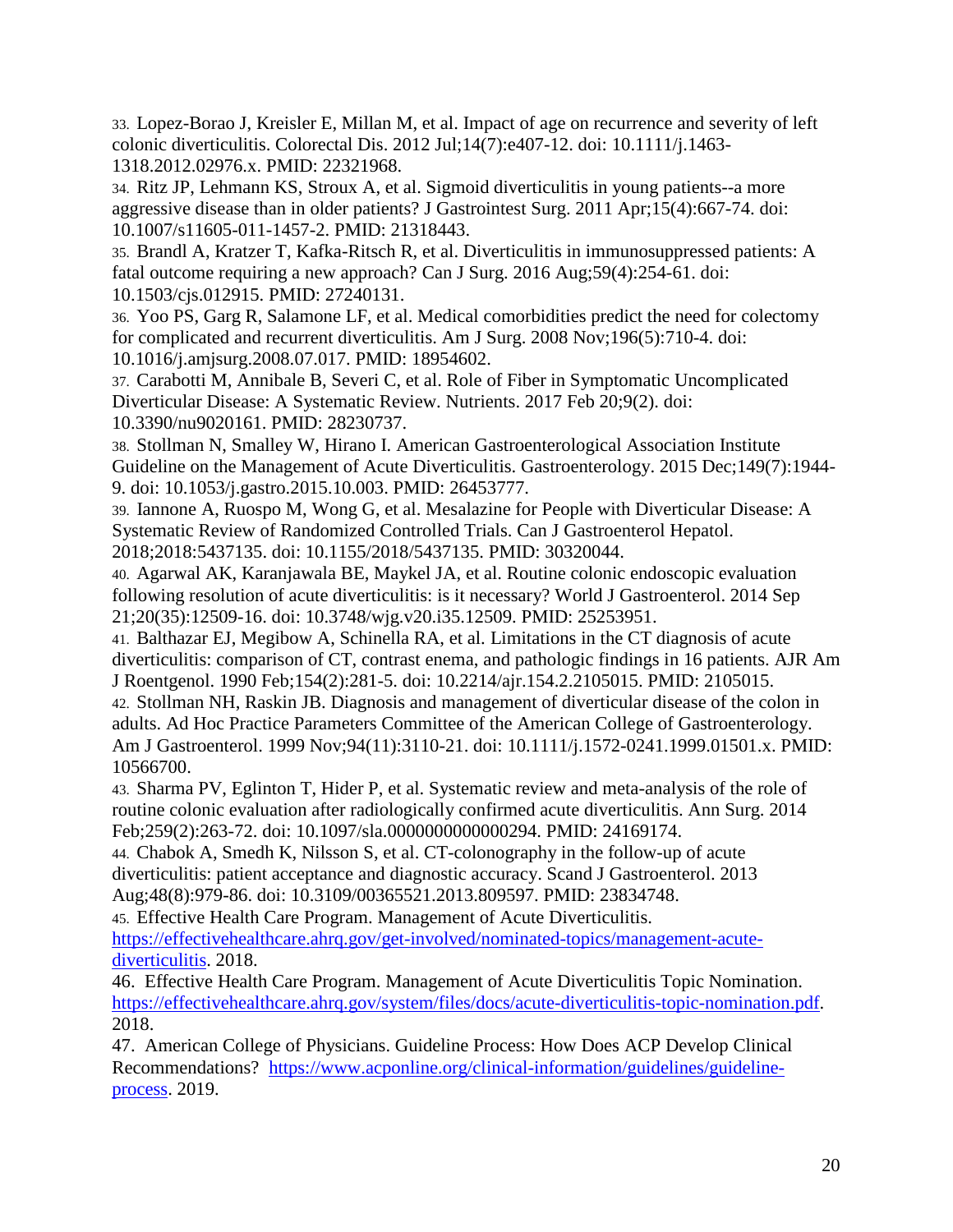48. Methods Guide for Effectiveness and Comparative Effectiveness Reviews. AHRQ Publication No. 10(14)-EHC063-EF. . Rockville, MD: Agency for Healthcare Research and Quality; 2014. Chapters available at: www.effectivehealthcare.ahrq.gov.

49. Higgins JP, Altman DG, Gøtzsche PC, et al. The Cochrane Collaboration's tool for assessing risk of bias in randomised trials. Bmj. 2011;343:d5928.

50. Sterne JA, Hernán MA, Reeves BC, et al. ROBINS-I: a tool for assessing risk of bias in nonrandomised studies of interventions. bmj. 2016;355:i4919.

# **VI. Definition of Terms and Abbreviations**

| C. diff                    | Clostridioides difficile infection, a difficult-to-treat bacterial<br>infection that occurs in people on long-term (or repeated courses)<br>of antibiotics.                                                                               |
|----------------------------|-------------------------------------------------------------------------------------------------------------------------------------------------------------------------------------------------------------------------------------------|
| Colonoscopy                | endoscopy procedure to visualize the colon, used to screen for<br>colorectal cancer and precancerous lesions                                                                                                                              |
| Complicated diverticulitis | a bout of diverticulitis with evidence of an abscess, other<br>pericolonic infection, perforation, or fistula; usually associated<br>with fever and/or blood in the stool.                                                                |
| <b>CT</b>                  | computed tomography                                                                                                                                                                                                                       |
| CT colonography            | a CT procedure to visualize the interior wall of the colon, used<br>when colonoscopy not feasible                                                                                                                                         |
| Diverticular disease       | the constellation of symptomatic and asymptomatic diverticulosis<br>and diverticulitis; in research studies, the term is most commonly<br>used to mean non-diverticulitis, such as in "symptomatic<br>uncomplicated diverticular disease" |
| Diverticulitis             | herein referring to colonic diverticulitis; inflammation of<br>outpouchings (diverticula) of the wall of the large intestine                                                                                                              |
| Diverticulosis             | presence of diverticula (outpouchings) of the wall of the large<br>intestine; may be symptomatic but without evidence of<br>inflammation.                                                                                                 |
| Incidental finding (on CT) | CT finding of a potential lesion or abnormality unrelated to the<br>reason for conducting the test. For example, a kidney mass found<br>on a CT done to confirm diverticulitis.                                                           |
| KQ                         | <b>Key Question</b>                                                                                                                                                                                                                       |
| <b>NRCS</b>                | nonrandomized comparative study                                                                                                                                                                                                           |
| <b>RCT</b>                 | randomized controlled trial                                                                                                                                                                                                               |
| SoE                        | strength of evidence                                                                                                                                                                                                                      |
| <b>SR</b>                  | systematic review (a protocolized review of the evidence base)                                                                                                                                                                            |

## **VII. Summary of Protocol Amendments**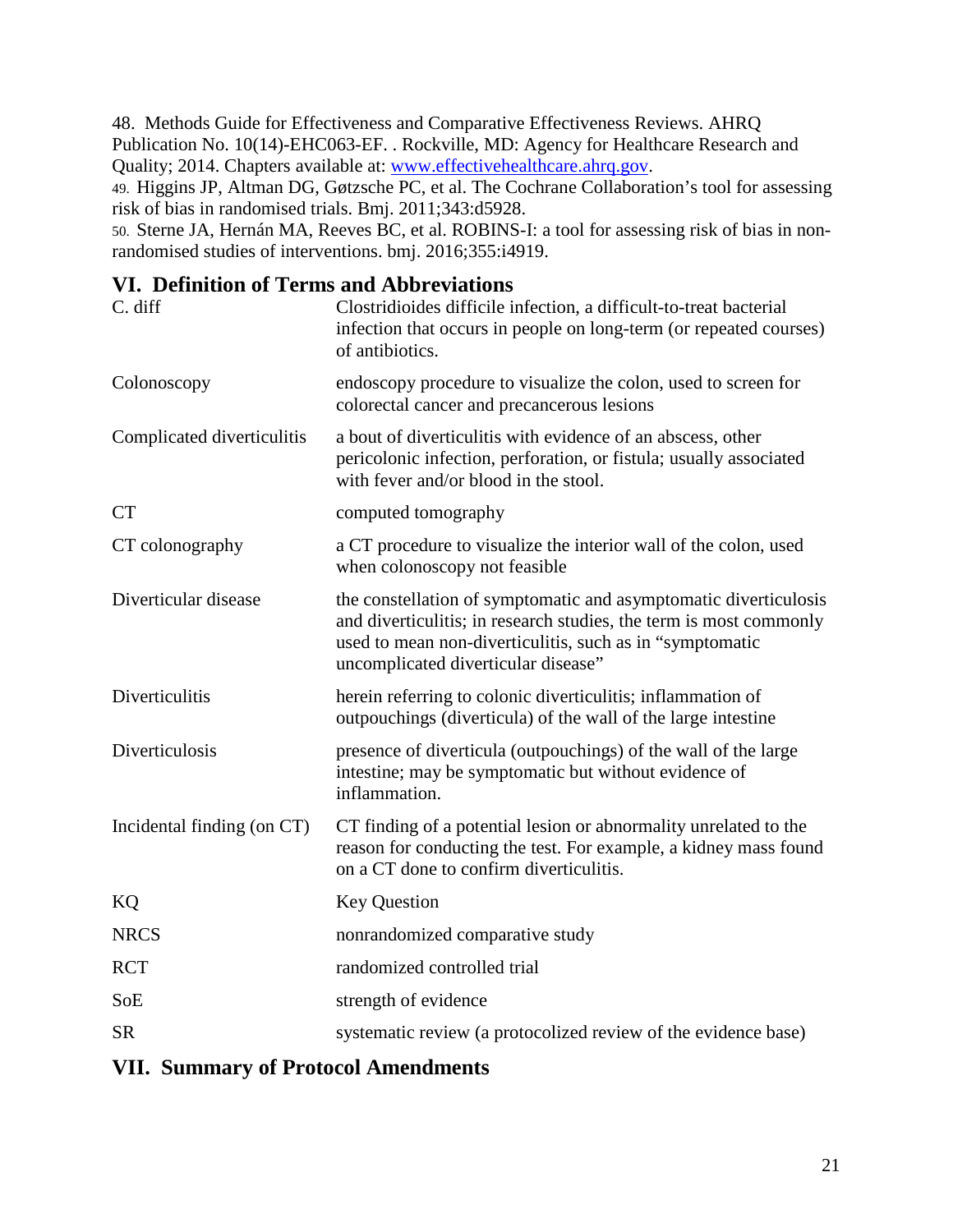If we need to amend this protocol, we will give the date of each amendment, describe the change and give the rationale in this section.

# **VIII. Review of Key Questions**

The Agency for Healthcare Research and Quality (AHRQ) posted the Key Questions on the AHRQ Effective Health Care Website for public comment. The Evidence-based Practice Center (EPC) refined and finalized them after reviewing of the public comments and seeking input from Key Informants. This input is intended to ensure that the Key Questions are specific and relevant.

# **IX. Key Informants (KIs)**

KIs are end users of research, including patients and caregivers, practicing clinicians, relevant professional and consumer organizations, purchasers of health care, and others with experience in making health care decisions. Within the EPC program, the KIs' role is to provide input into identifying the Key Questions for research that will inform healthcare decisions. The EPC solicits input from KIs when developing questions for systematic review or when identifying high priority research gaps and needed new research. KIs are not involved in analyzing the evidence or writing the report and have not reviewed the report, except as given the opportunity to do so through the peer or public review mechanism.

KIs must disclose any financial conflicts of interest greater than \$10,000 and any other relevant business or professional conflicts of interest. Because of their role as end-users, individuals are invited to serve as KIs and those who present with potential conflicts may be retained. The TOO and the EPC work to balance, manage, or mitigate any potential conflicts of interest identified.

# **X. Technical Expert Panel (TEP)**

Technical Experts constitute a multi-disciplinary group of clinical, content, and methodological experts who provide input in defining populations, interventions, comparisons, or outcomes and identify particular studies or databases to search. The Technical Expert Panel is selected to provide broad expertise and perspectives specific to the topic under development. Divergent and conflicting opinions are common and perceived as healthy scientific discourse that fosters a thoughtful, relevant systematic review. Therefore, study questions, design, and methodological approaches do not necessarily represent the views of individual technical and content experts. Technical Experts provide information to the EPC to identify literature search strategies and suggest approaches to specific issues as requested by the EPC. Technical Experts do not do analysis of any kind; neither do they contribute to the writing of the report. They do not review the report, except as given the opportunity to do so through the peer or public review mechanism.

Members of the TEP must disclose any financial conflicts of interest greater than \$5,000 and any other relevant business or professional conflicts of interest. Because of their unique clinical or content expertise, individuals are invited to serve as Technical Experts and those who present with potential conflicts may be retained. The AHRQ TOO and the EPC work to balance, manage, or mitigate any potential conflicts of interest identified.

# **XI. Peer Reviewers**

Peer reviewers are invited to provide written comments on the draft report based on their clinical, content, or methodological expertise. The EPC considers all peer review comments on the draft